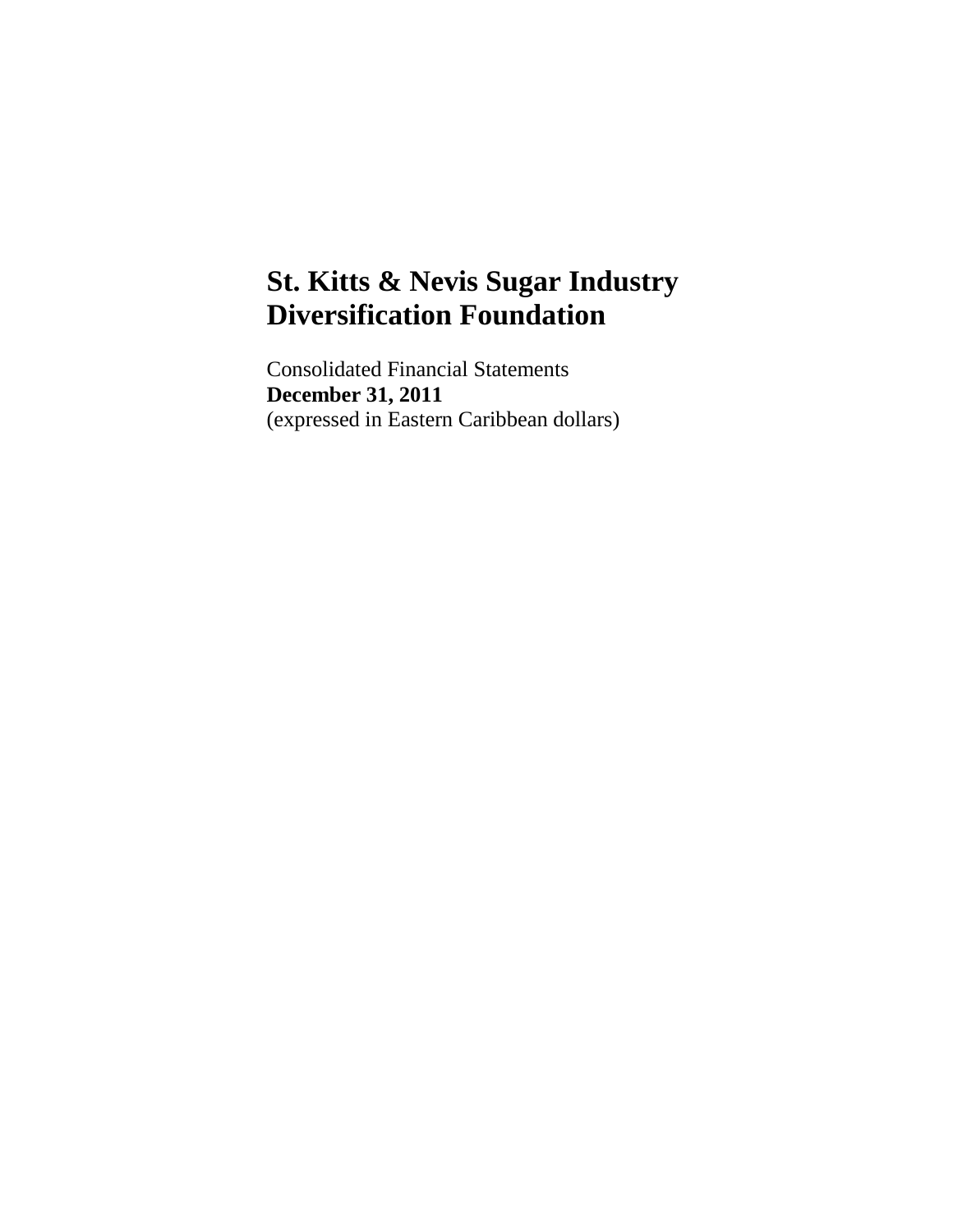

**Grant Thornton** Corner Bank Street and West Independence Square P.O. Box 1038 Basseterre, St. Kitts West Indies

T +1 869 466 8200  $F + 18694669822$ www.grantthornton.kn

#### **INDEPENDENT AUDITORS' REPORT**

#### To the Board of Councillors of the St. Kitts & Nevis Sugar Industry Diversification Foundation

We have audited the accompanying consolidated financial statements of the St. Kitts & Nevis Sugar Industry Diversification Foundation and its subsidiaries, which comprise the consolidated statement of financial position as of December 31, 2011 and the consolidated statements of accumulated fund, comprehensive income and cash flows for the year then ended, and a summary of significant accounting policies and other explanatory information.

#### Management's Responsibility for the Financial Statements

Management is responsible for the preparation and fair presentation of these financial statements in accordance with International Financial Reporting Standards and for such internal control as management determines is necessary to enable the preparation of financial statements that are free from material misstatement, whether due to fraud or error.

#### Auditors' Responsibility

Our responsibility is to express an opinion on these financial statements based on our audit. We conducted our audit in accordance with International Standards on Auditing. Those Standards require that we comply with ethical requirements and plan and perform the audit to obtain reasonable assurance about whether the financial statements are free from material misstatement.

An audit involves performing procedures to obtain audit evidence about the amounts and disclosures in the financial statements. The procedures selected depend on the auditors' judgment, including the assessment of the risks of material misstatement of the financial statements, whether due to fraud or error. In making those risk assessments, the auditors consider internal control relevant to the entity's preparation and fair presentation of the financial statements in order to design audit procedures that are appropriate in the circumstances, but not for the purpose of expressing an opinion on the effectiveness of the entity's internal control. An audit also includes evaluating the appropriateness of accounting policies used and the reasonableness of accounting estimates made by management, as well as evaluating the overall presentation of the financial statements.

We believe that the audit evidence we have obtained is sufficient and appropriate to provide a basis for our audit opinion.

#### Opinion

In our opinion, the consolidated financial statements present fairly, in all material respects, the financial position of the St. Kitts & Nevis Sugar Industry Diversification Foundation and its subsidiaries as of December 31, 2011 and its financial performance and its cash flows for the year then ended in accordance with International Financial Reporting Standards.

Grant Thornton

**Chartered Accountants** December 20, 2013 Basseterre, St. Kitts

Partners: Antigua<br>Charles Walwyn - Managing partner Robert Wilkinson Kathy David

St. Kitts Jefferson Hunte

Audit . Tax . Advisory Member of Grant Thornton International Ltd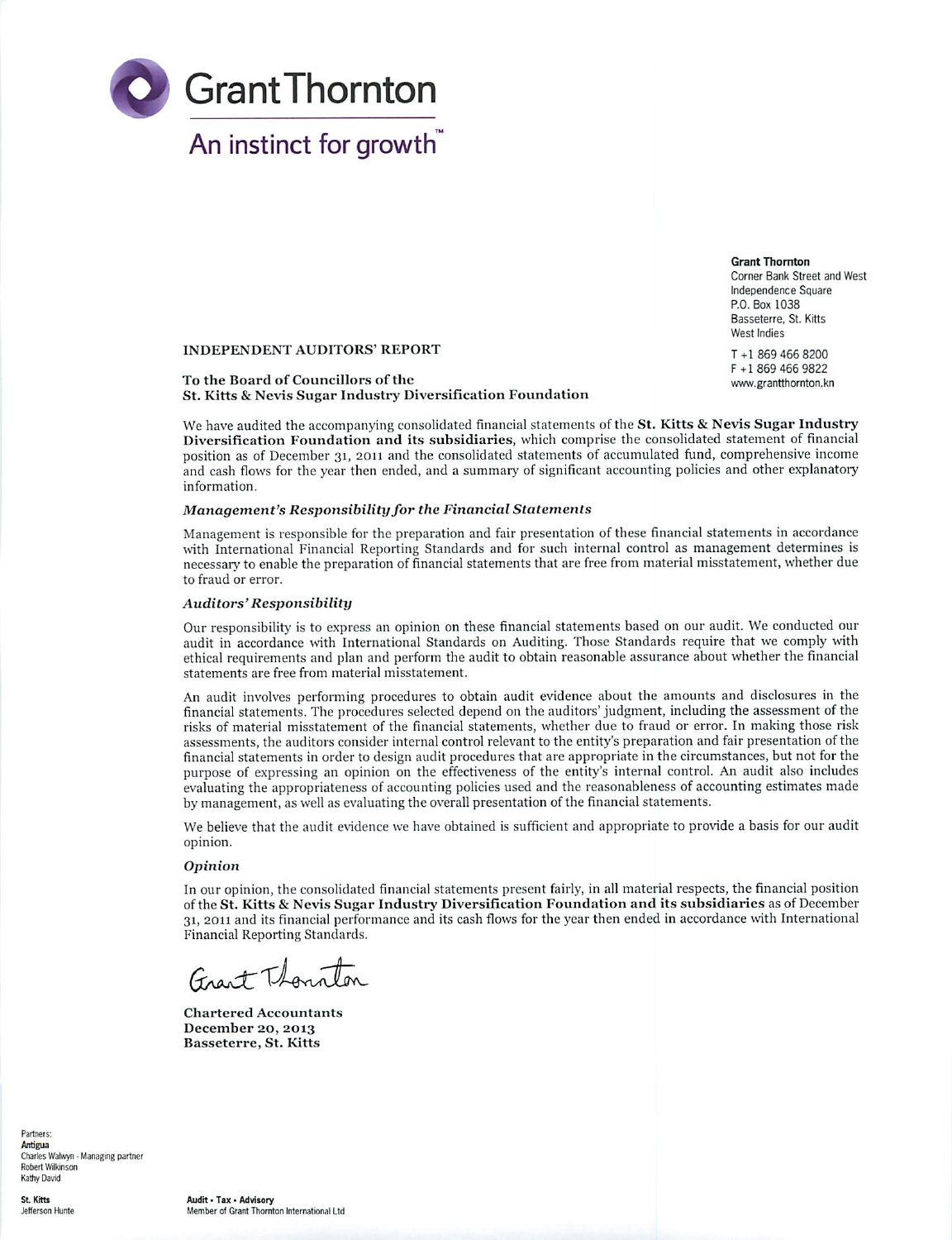Consolidated Statement of Financial Position **As of December 31, 2011**

(expressed in Eastern Caribbean dollars)

|                                                                                                                                                                                                                                                                     | 2011                                                             | 2010                                   |
|---------------------------------------------------------------------------------------------------------------------------------------------------------------------------------------------------------------------------------------------------------------------|------------------------------------------------------------------|----------------------------------------|
| <b>Assets</b>                                                                                                                                                                                                                                                       |                                                                  |                                        |
| <b>Current assets</b><br>Cash (note $6$ )<br>Investment securities (note 7)<br>Accounts receivable (note 8)                                                                                                                                                         | 67,840,795<br>37,898,626<br>2,718,077                            | 20,021,610<br>34,702,037<br>1,908,166  |
| Due from Government of St. Kitts & Nevis (note 9)<br>Loans receivable (note 10)<br>Deferred costs (note 11)                                                                                                                                                         | 70,564,081<br>3,000,000<br>4,317,119                             | 21,745,599<br>15,866,554               |
| <b>Total current assets</b>                                                                                                                                                                                                                                         | 186,338,698                                                      | 94,243,966                             |
| <b>Non-current assets</b><br>Investment in associate (note 5)<br>Loans receivable (note 10)<br>Bond receivable (note 12)<br>Investment securities (Note 7)<br>Property under construction (note 13)<br>Property, plant and equipment (note 14)<br>Goodwill (note 5) | 10,000,000<br>8,064,600<br>41,681,571<br>30,142,128<br>1,969,300 | 14,583,310<br>21,033,798<br>10,000,000 |
| <b>Total non-current assets</b>                                                                                                                                                                                                                                     | 91,857,599                                                       | 45,617,108                             |
| <b>Total assets</b>                                                                                                                                                                                                                                                 | 278,196,297                                                      | 139,861,074                            |
| <b>Liabilities and Accumulated Fund</b>                                                                                                                                                                                                                             |                                                                  |                                        |
| <b>Current liabilities</b><br>Accounts payable and accrued liabilities (note 15)<br>Due to related party (note 16)<br>Deferred revenue (note 17)<br>Loans payable (note 18)<br>Other payables (note 19)                                                             | 14,587,561<br>4,536,809<br>14,873,915<br>2,199,726<br>537,640    | 2,499,380<br>4,374,992                 |
| <b>Total current liabilities</b>                                                                                                                                                                                                                                    | 36,735,651                                                       | 6,874,372                              |
| <b>Equity</b><br>Accumulated fund                                                                                                                                                                                                                                   | 238,616,597                                                      | 132,986,702                            |
| Non-controlling interest                                                                                                                                                                                                                                            | 2,844,049                                                        |                                        |
| <b>Total equity</b>                                                                                                                                                                                                                                                 | 241,460,646                                                      | 132,986,702                            |
| <b>Total liabilities and equity</b>                                                                                                                                                                                                                                 | 278,196,297                                                      | 139,861,074                            |

The accompanying notes on pages 1 to 27 are an integral part of these consolidated financial statements.

Approved by the Board of Councillors on December 20, 2013.

Chairman

 $\mathcal{H}_{\lambda}$ Councillor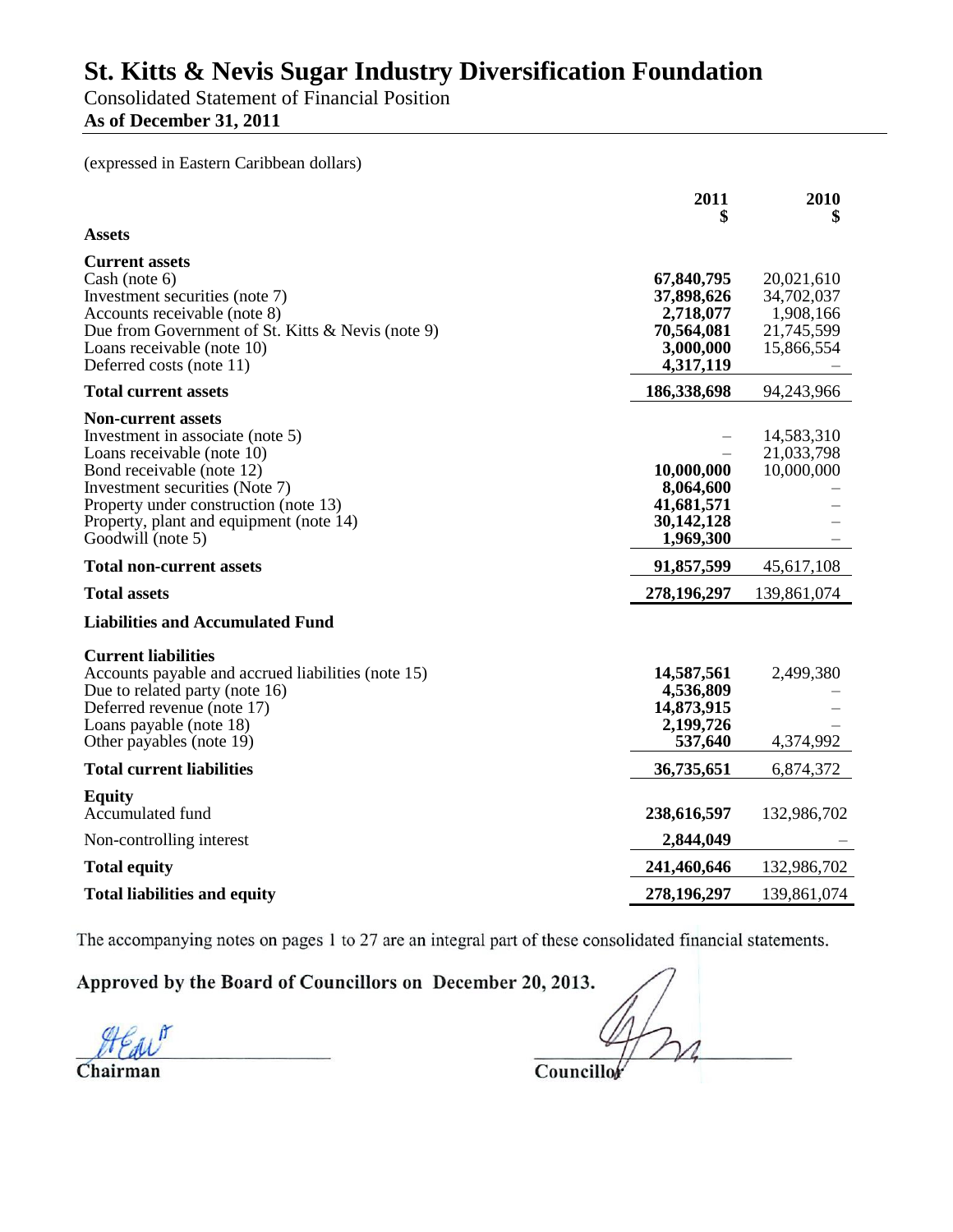### Consolidated Statement of Equity

**For the year ended December 31, 2011**

### (expressed in Eastern Caribbean dollars)

|                                                                    | <b>Accumulated</b><br>Fund<br>\$ | Non-<br>controlling<br><b>Interest</b> | <b>Total Equity</b> |
|--------------------------------------------------------------------|----------------------------------|----------------------------------------|---------------------|
| <b>Balance at December 31, 2009</b>                                | 69,336,904                       | —                                      | 69,336,904          |
| Comprehensive income for the year                                  | 63,649,798                       |                                        | 63,649,798          |
| <b>Balance at December 31, 2010</b>                                | 132,986,702                      | -                                      | 132,986,702         |
| Balance acquired as a result of acquisition of subsidiary (note 5) |                                  | 3,283,076                              | 3,283,076           |
| Comprehensive income for the year                                  | 105,629,895                      | (439, 027)                             | 105,190,868         |
| <b>Balance at December 31, 2011</b>                                | 238,616,597                      | 2,844,049                              | 241,460,646         |

The accompanying notes on pages 1 to 27 are an integral part of these consolidated financial statements.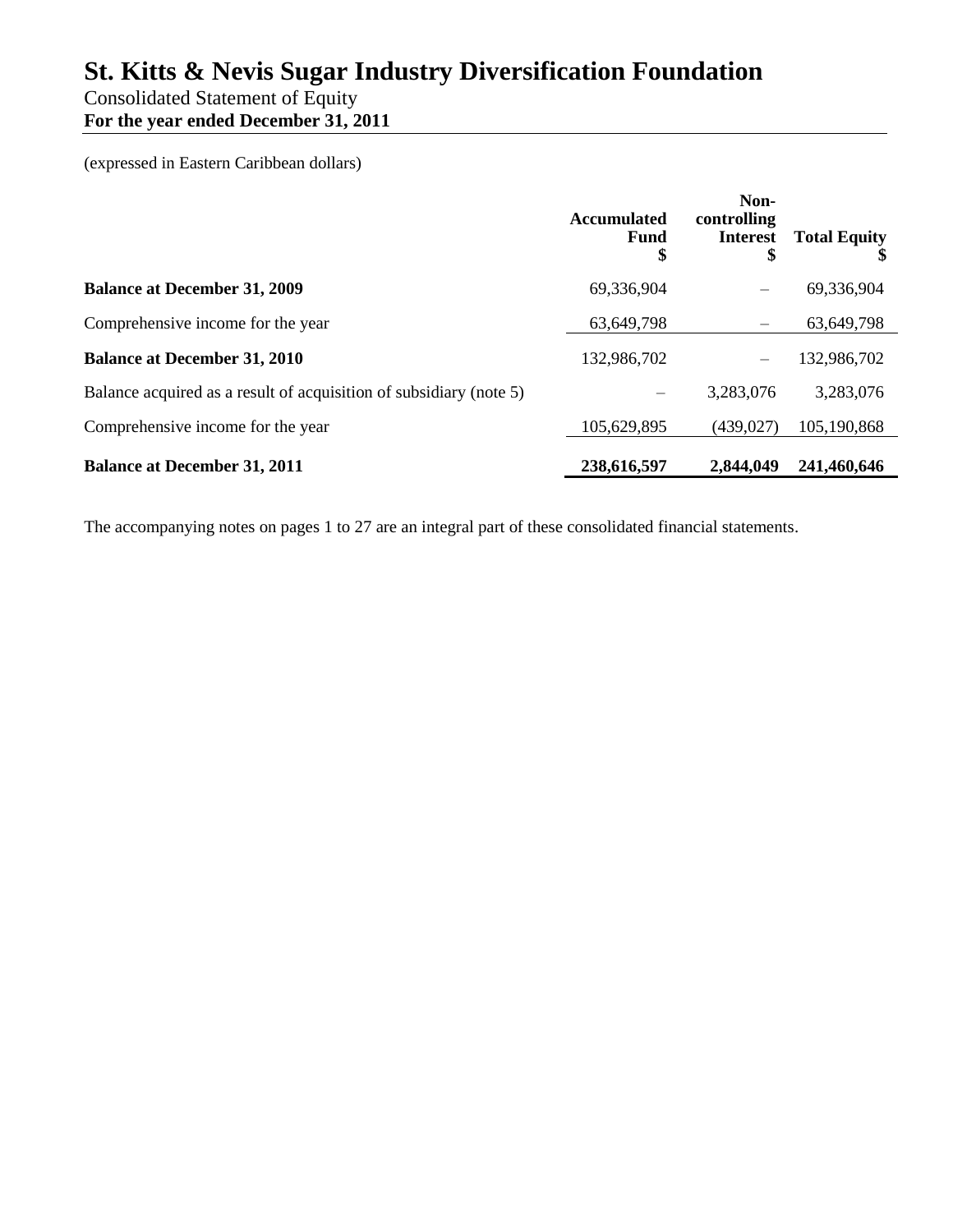Consolidated Statement of Comprehensive Income **For the year ended December 31, 2011**

# (expressed in Eastern Caribbean dollars)

|                                                                                           | 2011<br>\$                 | 2010<br>\$               |
|-------------------------------------------------------------------------------------------|----------------------------|--------------------------|
| <b>Income</b>                                                                             |                            |                          |
| Contributions<br>Interest income (note 20)                                                | 232,901,616<br>5,544,577   | 153,780,117<br>2,367,372 |
|                                                                                           | 238,446,193                | 156, 147, 489            |
| <b>Expenses</b>                                                                           |                            |                          |
| Operating expenses (note 21)                                                              | 133, 227, 853<br>4,494,007 | 91,748,254<br>749,437    |
| General and administrative expenses (note 23)<br>Selling and marketing expenses (note 24) | 384,344                    |                          |
| Depreciation (note 14)                                                                    | 264,266                    |                          |
|                                                                                           | 138,370,470                | 92,497,691               |
| Surplus before the gain on previously held equity investment                              | 100,075,723                | 63,649,798               |
| Gain on previously held equity investment (note 5)                                        | 5, 115, 145                |                          |
| Surplus for the year                                                                      | 105,190,868                | 63,649,798               |
| Other comprehensive income                                                                |                            |                          |
| Total comprehensive income for the year                                                   | 105,190,868                | 63,649,798               |
| <b>Attributable to:</b>                                                                   |                            |                          |
| <b>Non-controlling interest</b>                                                           | (439, 027)                 |                          |
| <b>The Foundation</b>                                                                     | 105,629,895                | 63,649,798               |
| Total comprehensive income for the year                                                   | 105,190,868                | 63,649,798               |

The accompanying notes on pages 1 to 27 are an integral part of these consolidated financial statements.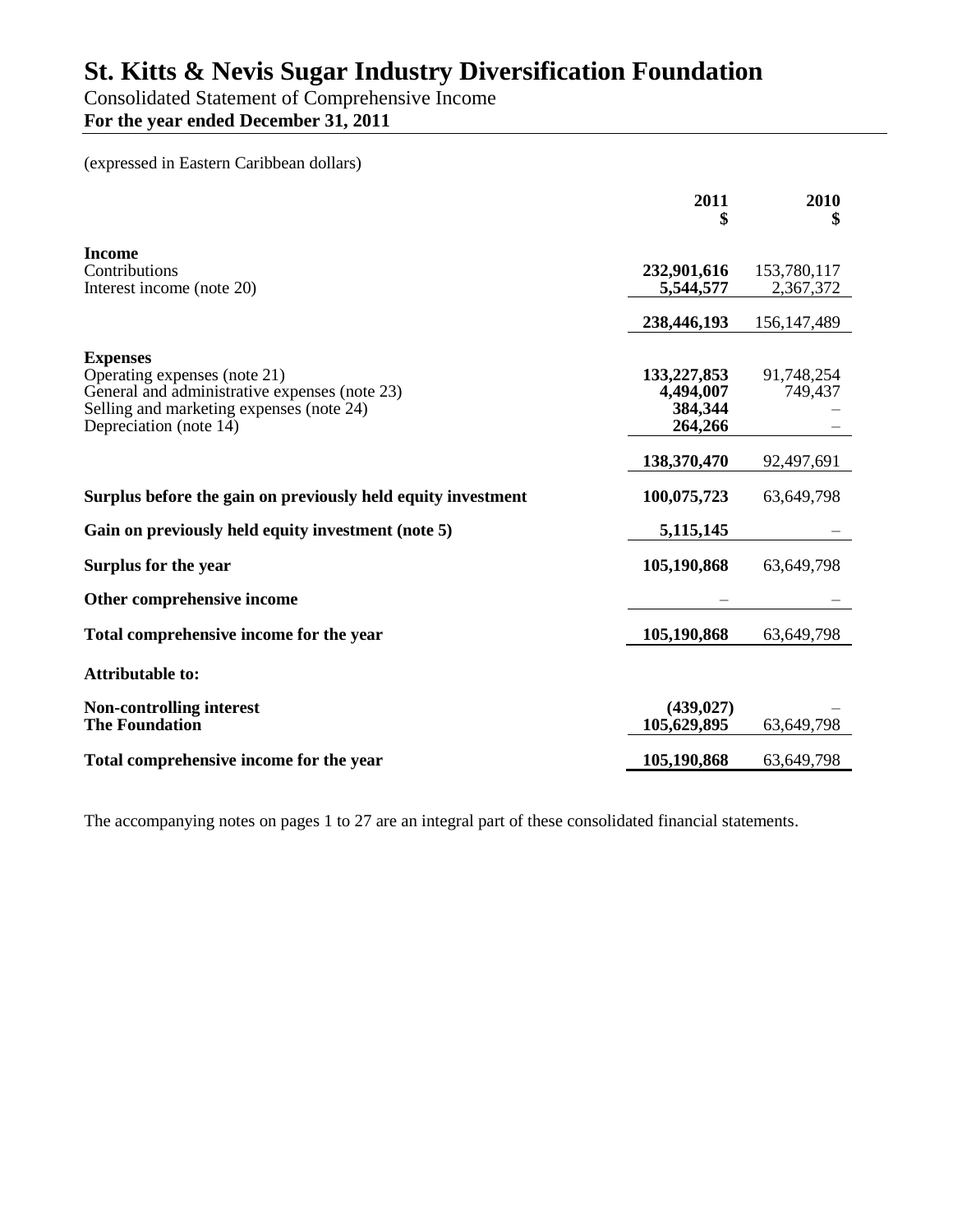### Consolidated Statement of Cash Flows

**For the year ended December 31, 2011**

(expressed in Eastern Caribbean dollars)

|                                                                                                          | 2011                        | 2010                          |
|----------------------------------------------------------------------------------------------------------|-----------------------------|-------------------------------|
|                                                                                                          |                             |                               |
| <b>Cash flows from operating activities</b>                                                              |                             |                               |
| Surplus for the year<br>Items not affecting cash:                                                        | 105,190,868                 | 63,649,798                    |
| Grant for purchase of electricity generator                                                              | 11,645,282                  |                               |
| Grant for Frigate Bay electricity upgrade                                                                | 10,768,148                  |                               |
| Gain on previously held equity interests                                                                 | (5, 115, 145)               |                               |
| Depreciation<br>Interest expense                                                                         | 264,266<br>203,000          |                               |
| Interest income                                                                                          | (5,544,577)                 | (2,367,372)                   |
|                                                                                                          |                             |                               |
|                                                                                                          | 117,411,842                 | 61,282,426                    |
| Operating surplus before changes in working capital                                                      |                             |                               |
| Increase in accounts receivables and prepayments<br>Increase in due from Government of St. Kitts & Nevis | (353,320)<br>(47, 221, 463) | (1, 133, 540)<br>(14,827,038) |
| Decrease/(increase) in loans receivables                                                                 | 12,453,966                  | (26,741,722)                  |
| Increase in deferred costs                                                                               | (4,075,307)                 |                               |
| Decrease in due to related party                                                                         | (12, 024, 559)              |                               |
| Increase in accounts payable and accrued liabilities<br>Increase in deferred revenue                     | 6,700,056<br>12,732,720     | 1,838,212                     |
| (Decrease)/increase in other payables                                                                    | (3,837,352)                 | 4,374,992                     |
|                                                                                                          |                             |                               |
|                                                                                                          | 81,786,583                  | 24,793,330                    |
| Interest received                                                                                        | 341,049                     | 131,615                       |
| Net cash generated from operating activities                                                             | 82, 127, 632                | 24,924,945                    |
| <b>Cash flows from investing activities</b>                                                              |                             |                               |
| Interest received in investment securities                                                               | 2,140,832                   | 1,318,673                     |
| Interest received from bond receivable                                                                   | 600,000                     | 179,526                       |
| Increase in investment securities                                                                        | (11,362,556)                | (10, 167, 986)                |
| Increase in property under construction                                                                  | 17,323,726                  |                               |
| Purchase of property and equipment<br>Purchase of shares in associate                                    | (26,074,456)                | (14,583,310)                  |
| Purchase of bond                                                                                         | $\qquad \qquad -$           | (10,000,000)                  |
|                                                                                                          |                             |                               |
| Net cash used in investing activities                                                                    | (17,372,454)                | (33,253,097)                  |
| <b>Cash flows from financing activities</b>                                                              |                             |                               |
| Decrease in loan payable                                                                                 | (7,359,113)                 |                               |
|                                                                                                          |                             |                               |
| Net increase/(decrease) in cash during the year                                                          | 57,396,065                  | (8,328,152)                   |
| Net cash consideration paid during the acquisition                                                       | (9,576,880)                 |                               |
| Cash at beginning of year                                                                                | 20,021,610                  | 28,349,762                    |
| Cash at end of year (note 6)                                                                             | 67,840,795                  | 20,021,610                    |

The accompanying notes on pages 1 to 27 are an integral part of these consolidated financial statements.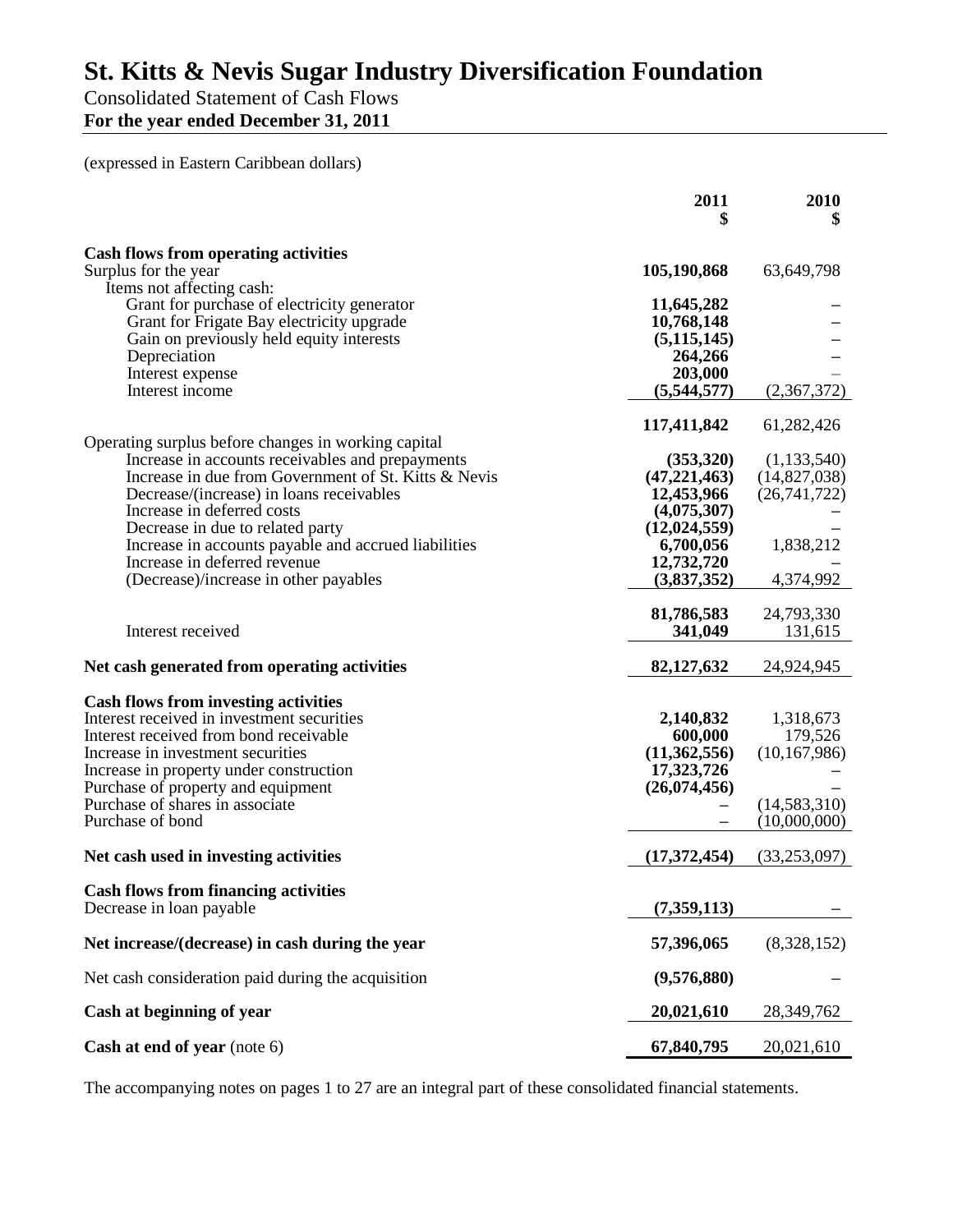Notes to the Consolidated Financial Statements **December 31, 2011**

(expressed in Eastern Caribbean dollars)

### **1 Establishment and principal activity**

The St. Kitts & Nevis Sugar Industry Diversification Foundation (the "Foundation") was established on September 15, 2006, pursuant to Section 4 of the Foundations Act 2003 of the Federation of Saint Christopher and Nevis, and commenced operations on December 13, 2007.

The founder of the Foundation is the National Bank Trust Company (St. Kitts-Nevis-Anguilla) Limited. The purpose of the Foundation is to support the Government of St. Kitts & Nevis in its efforts to diversify the national economy, maintain economic stability in St. Kitts & Nevis following the closure of the sugar industry and to support the development of new and existing industries, projects, undertakings or enterprises in St. Kitts & Nevis. The Foundation may also grant assistance to individuals and institutions that qualify for such assistance under its policies and regulations.

The Foundation is an entity designated by the Government of St. Kitts and Nevis as qualifying for its Citizenship by Investment Program. Accordingly, persons making contributions at prescribed levels to the Foundation are eligible to apply for St. Kitts and Nevis citizenship.

During the year ended December 31, 2011 the Foundation acquired majority voting interest in Belmont Resorts Limited.

The consolidated financial statements as at and for the year ended December 31, 2011 comprise the Foundation and its subsidiary, Belmont Resorts Limited (together referred to as the "Group"). Belmont Resorts Limited (BRL) has 100% shareholding in Belmont Construction Limited (BCL) and Belmont Management Company Limited (BMC). The principal activities of the Foundation's subsidiaries are property development and property management, respectively, of the Kittitian Hill Resort in Whitegate, St. Kitts.

This is the Group's first consolidated financial statements as the subsidiary was only acquired in 2011. The comparative figures for 2010 represent the financial position and performance of the Foundation.

#### **2 Significant accounting policies**

The principal accounting policies applied in the preparation of these consolidated financial statements are set out below. These policies have been consistently applied to all years presented unless otherwise stated.

#### **2.1 Basis of preparation**

The consolidated financial statements have been prepared in accordance with International Financial Reporting Standards (IFRS) and have been prepared under the historical cost convention.

The preparation of financial statements in conformity with IFRS requires the use of certain critical accounting estimates. It also requires management to exercise its judgment in the process of applying the Group's accounting policies. The areas involving a higher degree of judgment or complexity, or areas where assumptions and estimates are significant to the consolidated financial statements are disclosed in note 4.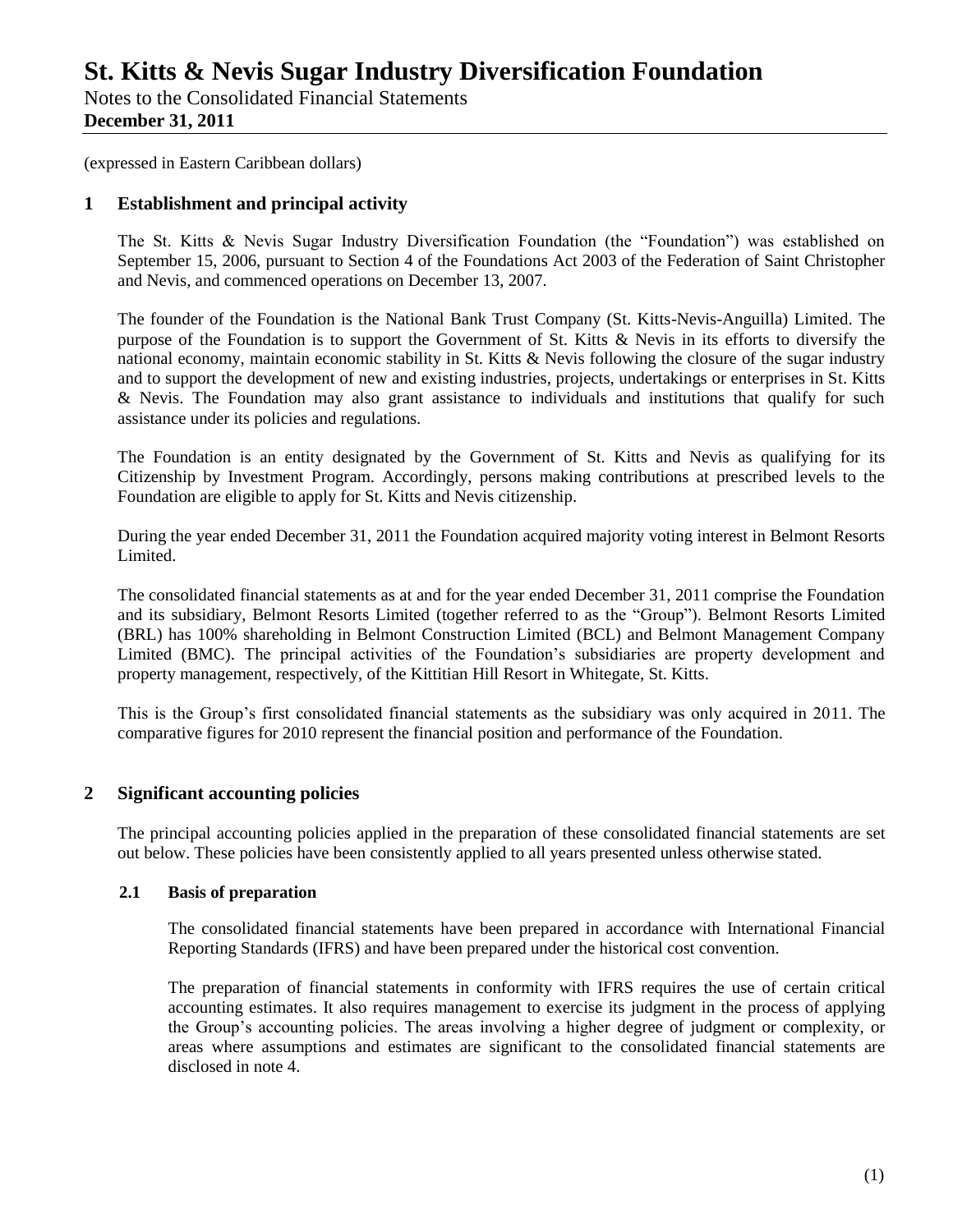Notes to the Consolidated Financial Statements **December 31, 2011**

(expressed in Eastern Caribbean dollars)

#### **2 Summary of significant accounting policies** … *continued*

#### **2.1 Basis of preparation**… *continued*

Certain new standards, interpretations and amendments to existing standards have been published that became effective during the current financial year. The Group has assessed the relevance of all such new standards, interpretations and amendments and the related effect on the consolidated financial statements.

#### **2.2 Changes in accounting policy**

*New standards, amendments and interpretations issued but not effective for the financial year beginning January 1, 2011 and not early adopted*

Certain new and amended standards and interpretations to existing standards have been published that became effective during the current financial year. None of these pronouncements had a significant impact on the accounting policies or financial disclosures of the Group.

 IFRS 9, 'Financial instruments', addresses the classification, measurement and recognition of financial assets and financial liabilities. IFRS 9 was issued in November 2009 and October 2010. It replaces the parts of IAS 39 that relate to the classification and measurement of financial instruments. The determination is made at initial recognition. The classification depends on the entity's business model for managing its financial instruments and the contractual cash flow characteristics of the instrument.

For financial liabilities, the standard retains most of the IAS 39 requirements. The main change is that, in cases where the fair value option is taken for financial liabilities, the part of a fair value change due to an entity's own credit risk is recorded in other comprehensive income rather than the income statement, unless this creates an accounting mismatch. The Group is yet to assess IFRS 9's full impact and intends to adopt IFRS 9 no later than the accounting period beginning on or after January 1, 2013.

- IFRS 10, 'Consolidated financial statements' builds on existing principles by identifying the concept of control as the determining factor in whether an entity should be included within the consolidated financial statements of the parent company. The standard provides additional guidance to assist in the determination of control where this is difficult to assess. The Group is yet to assess IFRS 10's full impact and intends to adopt IFRS 10 no later than the accounting period beginning on or after January 1, 2013.
- IFRS 12, 'Disclosures of interest in other entities' includes the disclosure requirements for all forms of interest in other entities, including joint arrangements, associates, special purpose vehicles and other off balance sheet vehicles. The Group is yet to assess IFRS 12's full impact and intends to adopt IFRS 12 no later than the accounting period beginning on or after January 1, 2013.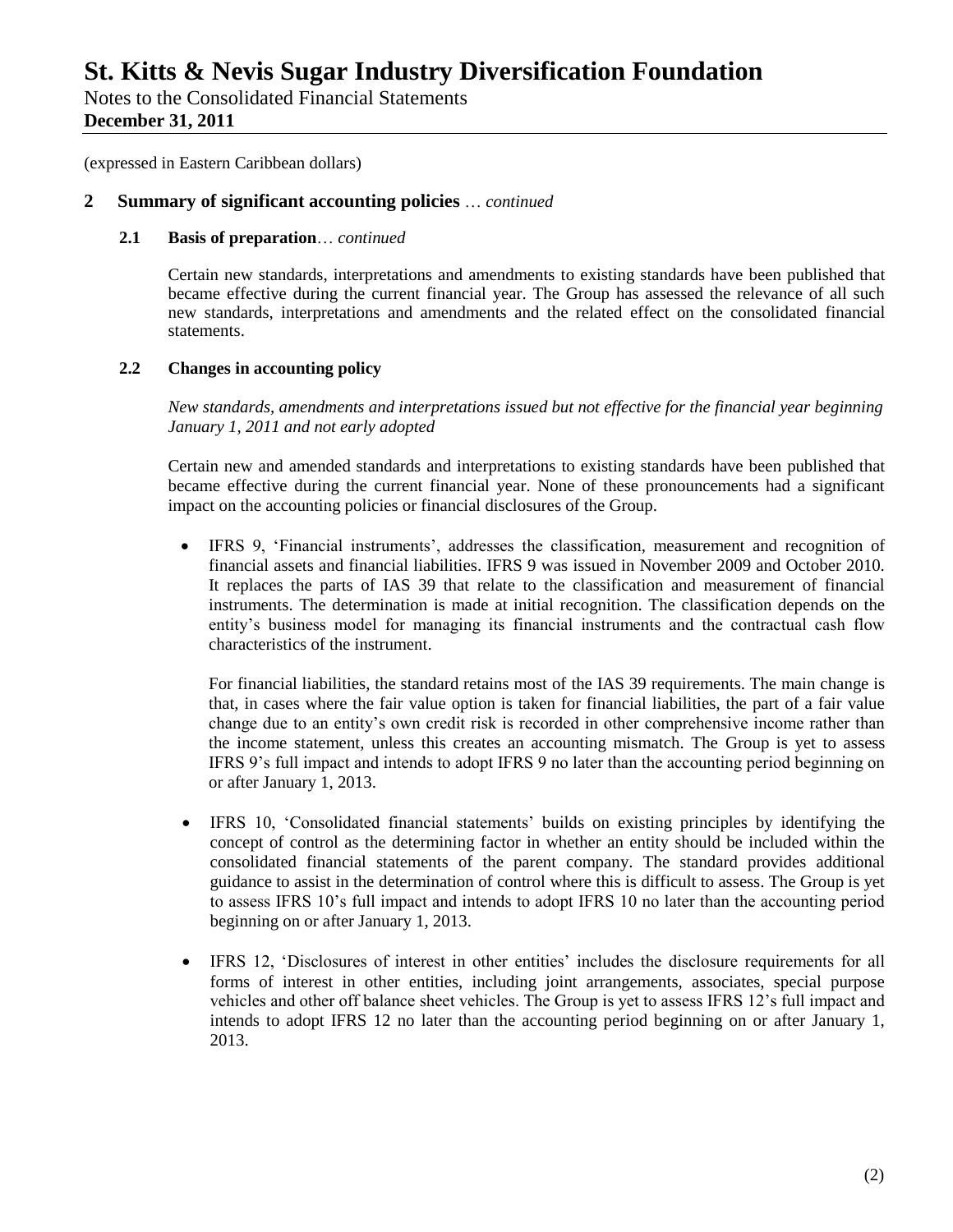Notes to the Consolidated Financial Statements **December 31, 2011**

(expressed in Eastern Caribbean dollars)

#### **2 Summary of significant accounting policies** … *continued*

#### **2.2 Changes in accounting policy**… *continued*

*New standards, amendments and interpretations issued but not effective for the financial year beginning January 1, 2011 and not early adopted…continued*

- IFRS 13, 'Fair value measurement', aims to improve consistency and reduce complexity by providing a precise definition of fair value and a single source of fair value measurement and disclosure requirements for use across IFRSs. The Group is yet to assess IFRS13's full impact and intends to adopt IFRS 13 no later than the accounting period beginning on or after January 1, 2013.
- Amendment to International Accounting Standards (IAS) 1, 'Financial statement presentation' regarding other comprehensive income which becomes effective on annual periods beginning July 1, 2012. The main change resulting from these amendments is a requirement for entities to group items presented in 'other comprehensive income' (OCI) on the basis of whether they are potentially reclassifiable to profit or loss subsequently (reclassification adjustments). The amendments do not address which items are presented in OCI. The Group is yet to assess the amendment's full impact and intends to adopt amendment to IAS 1 no later than the accounting period beginning on January 1, 2013.

There are no other IFRSs that are not yet effective that would be expected to have a material impact on the Group.

#### **2.3 Consolidation**

The Group financial statements consolidate those of the parent entity and its subsidiaries as of December 31, 2011. Subsidiaries are all entities over which the Group has the power to control the financial and operating policies. The Group obtains and exercises control through more than half of the voting rights. All subsidiaries have a reporting date of December 31.

All transactions and balances between Group companies are eliminated on consolidation, including unrealised gains and losses on transactions between Group companies. Where unrealised losses on intragroup asset sales are reversed on consolidation, the underlying asset is also tested for impairment from a group perspective. Amounts reported in the financial statements of subsidiaries have been adjusted where necessary to ensure consistency with the accounting policies adopted by the Group.

Profit or loss and other comprehensive income of subsidiaries acquired or disposed of during the year are recognised from the effective date of acquisition, or up to the effective date of disposal, as applicable.

Non-controlling interests, presented as part of equity, represent the portion of a subsidiary's profit or loss and net assets that is not held by the Group. The Group attributes total comprehensive income or loss of subsidiaries between the owners of the parent and the non-controlling interests based on their respective ownership interests.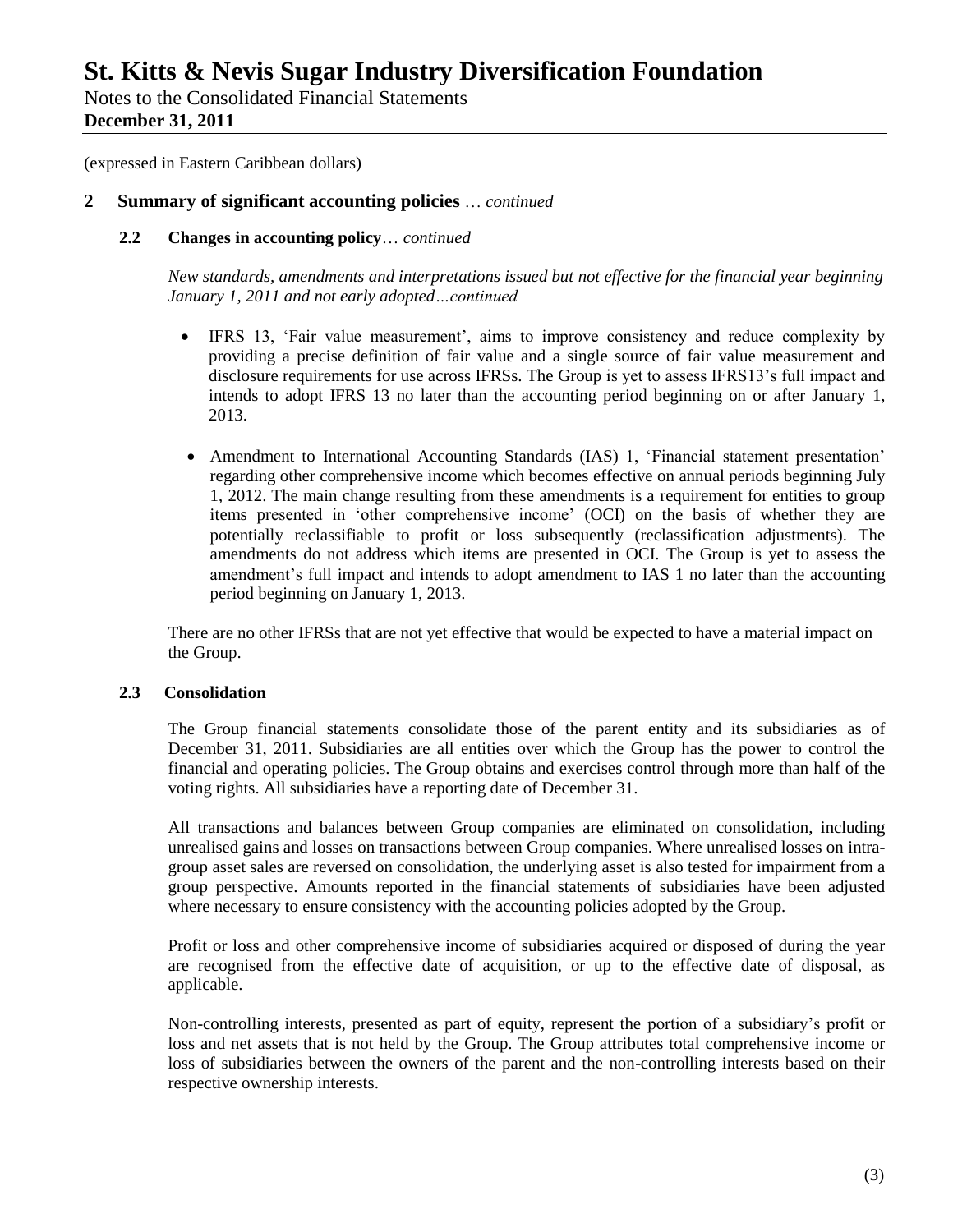Notes to the Consolidated Financial Statements **December 31, 2011**

(expressed in Eastern Caribbean dollars)

#### **2 Summary of significant accounting policies** … *continued*

#### **2.4 Business combination**

The Group applies the acquisition method in accounting for business combinations. The consideration transferred by the Group to obtain control of a subsidiary is calculated as the sum of the acquisition-date fair values of assets transferred, liabilities incurred and the equity interests issued by the Group, which includes the fair value of any asset or liability arising from a contingent consideration arrangement. Acquisition costs are expensed as incurred.

The Group recognises identifiable assets acquired and liabilities assumed in a business combination regardless of whether they have been previously recognised in the acquiree's financial statements prior to the acquisition. Assets acquired and liabilities assumed are generally measured at their acquisitiondate fair values.

Goodwill is stated after separate recognition of identifiable intangible assets. It is calculated as the excess of the sum of a) fair value of consideration transferred, b) the recognised amount of any noncontrolling interest in the acquiree and c) acquisition-date fair value of any existing equity interest in the acquiree, over the acquisition-date fair values of identifiable net assets. If the fair values of identifiable net assets exceed the sum calculated above, the excess amount (i.e. gain on a bargain purchase) is recognised in profit or loss immediately.

#### **2.5 Investment in associates**

Associates are those entities over which the Group is able to exert significant influence but which are neither subsidiaries nor joint ventures.

Investments in associates are initially recognised at cost and subsequently accounted for using the equity method. Any goodwill or fair value adjustment attributable to the Group's share in the associate is not recognised separately and is included in the amount recognised as investment in associates.

The carrying amount of the investment in associates is increased or decreased to recognise the Group's share of the profit or loss and other comprehensive income of the associate, adjusted where necessary to ensure consistency with the accounting policies of the Group.

Unrealised gains and losses on transactions between the Group and its associates are eliminated to the extent of the Group's interest in those entities. Where unrealised losses are eliminated, the underlying asset is also tested for impairment.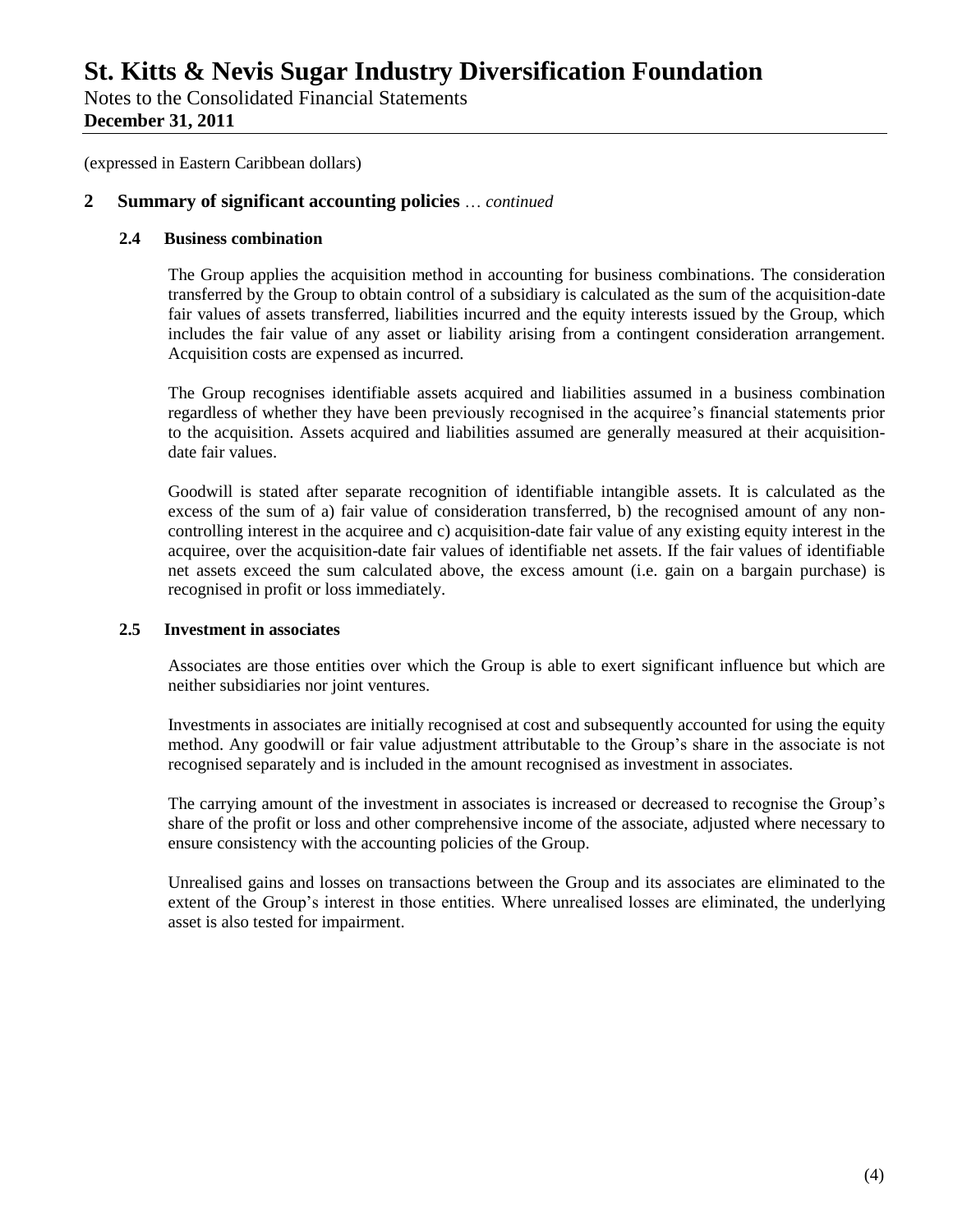Notes to the Consolidated Financial Statements **December 31, 2011**

(expressed in Eastern Caribbean dollars)

#### **2 Summary of significant accounting policies** … *continued*

#### **2.6 Cash and cash equivalents**

For the purpose of the consolidated statement of cash flows, cash and cash equivalents comprise cash at bank and in hand, deposits held at call with banks, and other short term highly liquid investments with maturities at acquisition of three months or less.

#### **2.7 Revenue recognition**

Revenue comprises the fair value of the consideration received or receivable in the ordinary course of the Group's activities. The Group recognises revenue when the amount of revenue can be reliably measured; it is probable that future economic benefits will flow to the entity and when specific criteria have been met for the Group's activities. Revenue is recognised as follows:

#### *Contributions*

Contributions are recognised as income when applicants are approved for citizenship by the Government of St. Kitts and Nevis.

#### *Land sales*

Revenues are recognised on land sales when the risks and rewards of ownership have been transferred to the buyer and the Group has no further substantial acts to complete under the contract – generally, this is on the transfer of land title.

#### *Sale of Villas and cottages*

Revenues are recognised on the sales of villas and cottages when the risks and rewards of ownership have been transferred to the buyer and when the buyer has taken effective control of the real estate – generally, this will be when the buyer has taken possession of the property.

#### *Interest income*

Interest income is recognised in the consolidated statement of comprehensive income for all interest bearing instruments on an accrual basis using the effective yield method. Interest income includes income earned on cash and cash equivalents, term deposits and loans receivable.

#### **2.8 Taxation**

In accordance with section 64 of the Foundations Act 2003, the Foundation is not subject to assessment or liable to any tax in the Federation of Saint Christopher and Nevis.

The Foundation's subsidiary is also exempt from taxation for a period of 20 years on its normal trading income, expiring October 12, 2030, and therefore no tax credit, or related deferred tax asset, arises in respect of the loss for the year.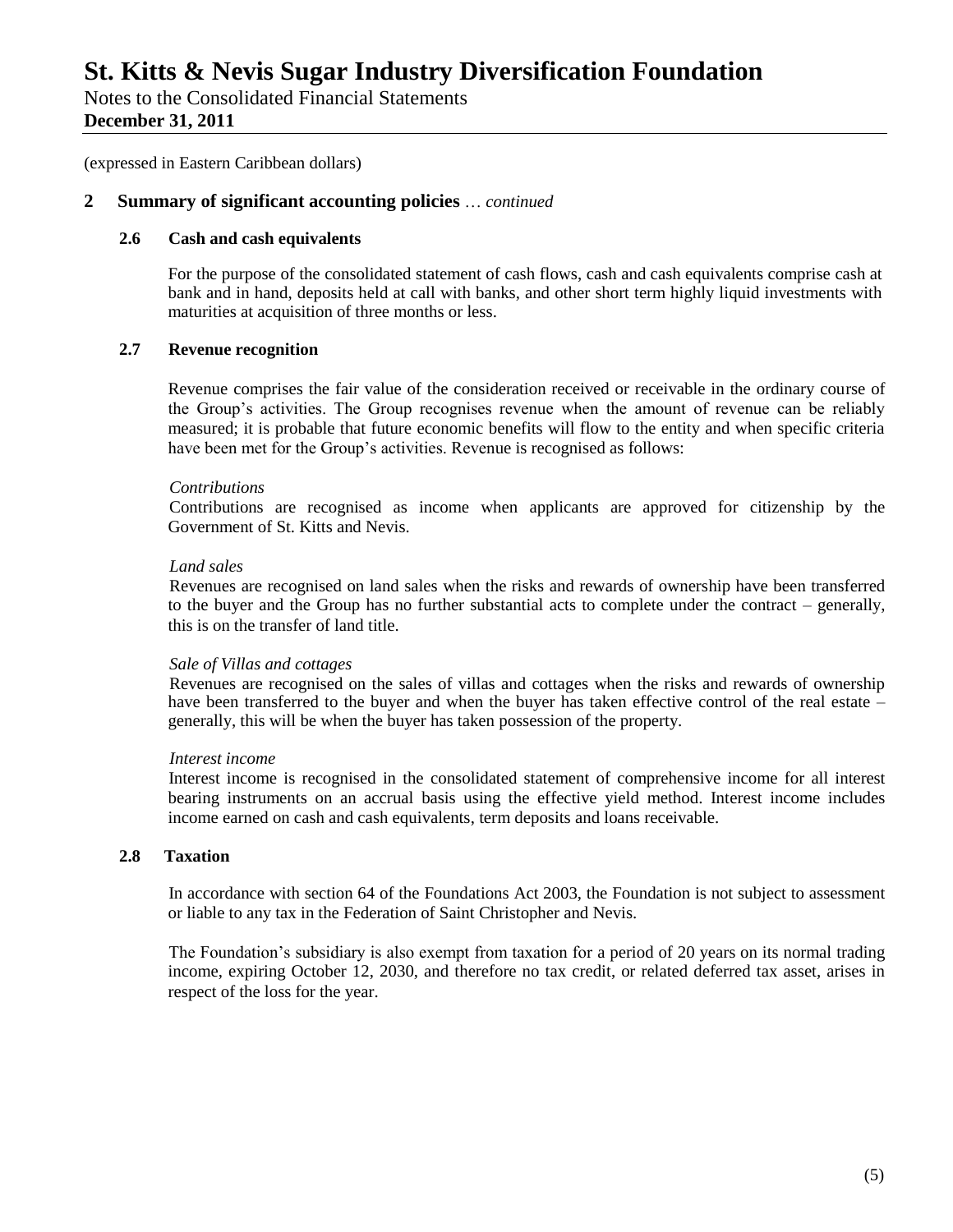Notes to the Consolidated Financial Statements **December 31, 2011**

(expressed in Eastern Caribbean dollars)

#### **2 Summary of significant accounting policies** … *continued*

#### **2.9 Foreign currency translation**

#### *Functional and presentation currency*

Items included in the consolidated financial statements of the Group are measured using the currency of the primary economic environment in which the entity operates (the "functional currency"). The consolidated financial statements are presented in Eastern Caribbean dollars, which is the Group's presentation and functional currency.

#### *Transactions and balances*

Foreign currency transactions are translated into the functional currency using the exchange rates prevailing at the dates of the transactions. Monetary assets and liabilities denominated in currencies other than the functional currency are reported at the exchange rates prevailing at the period end. Any gain or loss arising from a change in exchange rates subsequent to the date of the transaction is included as an exchange gain or loss in the consolidated statement of comprehensive income.

#### **2.10 Financial instruments**

#### *Recognition, initial measurement and derecognition*

Financial assets and financial liabilities are recognised when the Group becomes a party to the contractual provisions of the financial instrument and are measured initially at fair value adjusted by transactions costs, except for those carried at fair value through profit or loss which are measured initially at fair value. Subsequent measurement of financial assets and financial liabilities are described below.

Financial assets are derecognised when the contractual rights to the cash flows from the financial asset expire, or when the financial asset and all substantial risks and rewards are transferred. A financial liability is derecognised when it is extinguished, discharged, cancelled or expires.

#### *Classification and subsequent measurement of financial assets*

The Group classifies its financial assets in the following categories at initial recognition: loans and receivables and held-to-maturity financial assets. The classification depends on the purpose for which the financial assets were acquired.

All financial assets are subject to review for impairment at least at each reporting date to identify whether there is any objective evidence that a financial asset or a group of financial assets is impaired. Different criteria to determine impairment are applied for each category of financial assets, which are described below.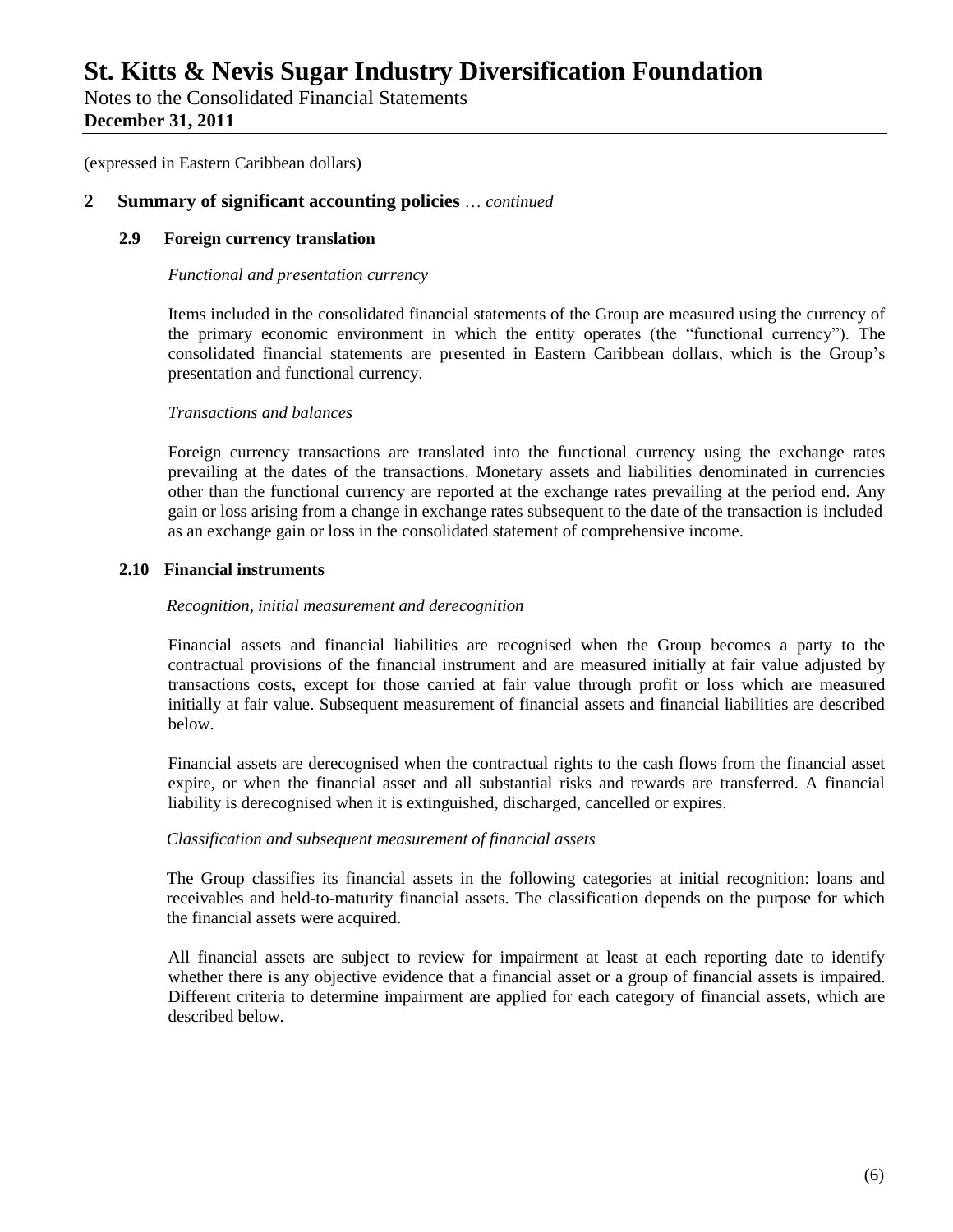Notes to the Consolidated Financial Statements **December 31, 2011**

(expressed in Eastern Caribbean dollars)

#### **2.10 Financial instruments***… continued*

All income and expenses relating to financial assets that are recognised in profit or loss are presented within finance costs, finance income or other financial items, except for impairment of trade receivables which is presented within other expenses.

*Loans and Receivables.* Loans and receivables are non-derivative financial assets with fixed or determinable payments that are not quoted in an active market. After initial recognition, these are measured at amortised cost using the effective interest method, less provision for impairment. Discounting is omitted where the effect of discounting is immaterial. The Group's loans and receivables comprise cash, investment securities, accounts receivable, due from Government of St. Kitts & Nevis and loans receivables in the consolidated statement of financial position.

Individually significant receivables are considered for impairment when they are past due or when other objective evidence is received that a specific counterparty will default. Receivables that are not considered to be individually impaired are reviewed for impairment in groups, which are determined by reference to the industry and region of a counterparty and other shared credit risk characteristics. The impairment loss estimate is then based on recent historical counterparty default rates for each identified group.

*Held-to-Maturity Financial Assets*. These financial assets are non-derivative financial assets with fixed or determinable payments and fixed maturities for which the Foundation's management has the positive intention and ability to hold to maturity. After initial measurement, these investments are measured at amortized cost using the effective interest rate method, less impairment in value. Any interest earned on the held-to-maturity investments is recognized as part of "Interest income" in the statement of comprehensive income on an accrual basis. Amortized cost is calculated by taking into account any discount or premium on acquisition and fees that are integral part of the effective interest rate. The periodic amortization is also included as part of "Interest income" in the statement of comprehensive income. Gains or losses are recognized in profit or loss when the held-to-maturity financial assets are derecognized or impaired, as well as through the amortization process.

Included in this category is the Foundation's bond receivable.

#### *Classification and subsequent measurement of financial liabilities*

Financial liabilities are subsequently carried at amortized cost using the effective interest method of amortization (or accretion) for any related premium, discount and any directly attributable transaction costs. Included in this category are the Group's accounts payable and accrued liabilities and other payables.

#### *Offsetting financial instruments*

Financial assets and financial liabilities are offset and the net amount is reported in the consolidated statement of financial position if, and only if, there is a currently enforceable legal right to offset the recognized amounts and there is an intention to settle on a net basis, or to realize the asset and settle the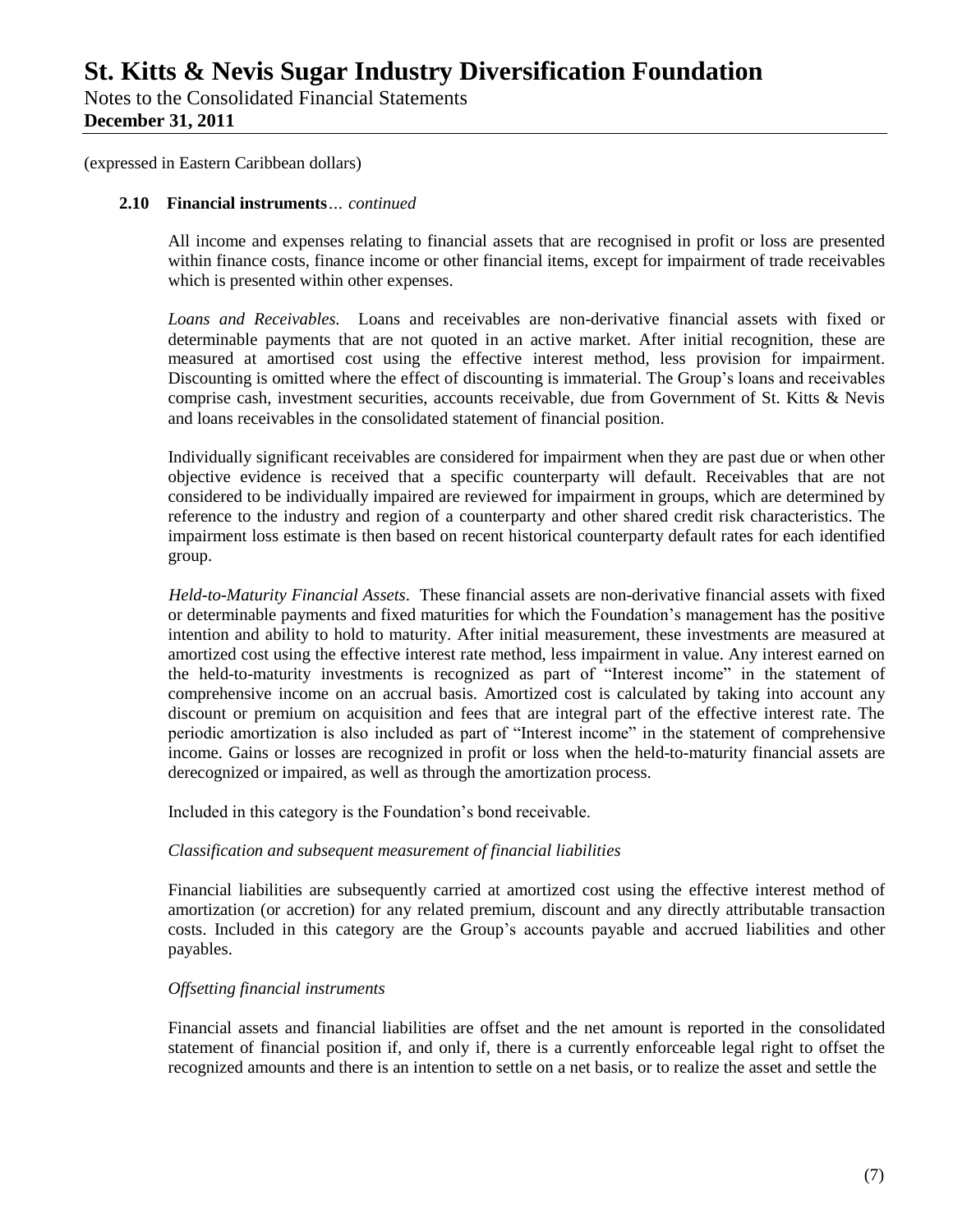Notes to the Consolidated Financial Statements **December 31, 2011**

(expressed in Eastern Caribbean dollars)

#### **2 Summary of significant accounting policies** … *continued*

#### **2.10 Financial instruments***… continued*

*Offsetting financial instruments… continued*

liability simultaneously. This is not generally the case with master netting agreements, and the related assets and liabilities are presented gross in the consolidated statement of financial position.

#### **2.11 Impairment of financial assets**

The Group assesses at each reporting date whether there is objective evidence that a financial asset or group of financial assets is impaired.

A financial asset or a group of financial assets is impaired and impairment losses are incurred only if there is objective evidence of impairment as a result of one or more events that occurred after the initial recognition of the asset (a loss event) and that loss event (or events) has an impact on the estimated future cash flows of the financial asset or group of financial assets that can be reliably estimated.

The criteria that the Group uses to determine that there is objective evidence of an impairment loss include:

- Delinquency in contractual payments of principal or interest;
- Cash flow difficulties experienced by the borrower;
- Breach of loan covenants or conditions:
- Initiation of bankruptcy proceedings;
- Deterioration of the borrower's competitive position;
- Deterioration in the value of collateral;
- Downgrading below highest quality grade level and
- Economic condition of the country.

If there is objective evidence that an impairment loss on loans and receivables carried at amortised cost has been incurred, the amount of the loss is measured as the difference between the asset's carrying amount and the present value of estimated future cash flows (excluding future credit losses that have not been incurred) discounted at the financial asset's original effective interest rate. The carrying amount of the asset is reduced through the use of an allowance account and the amount of the loss is recognised in the consolidated statement of comprehensive income. If a loan or receivable has a variable interest rate, the discount rate for measuring any impairment loss is the current effective interest rate determined under the contract.

The calculation of the present value of the estimated future cash flows of a collateralised financial asset reflects the cash flows that may result from foreclosure less costs for obtaining and selling the collateral, whether or not foreclosure is probable.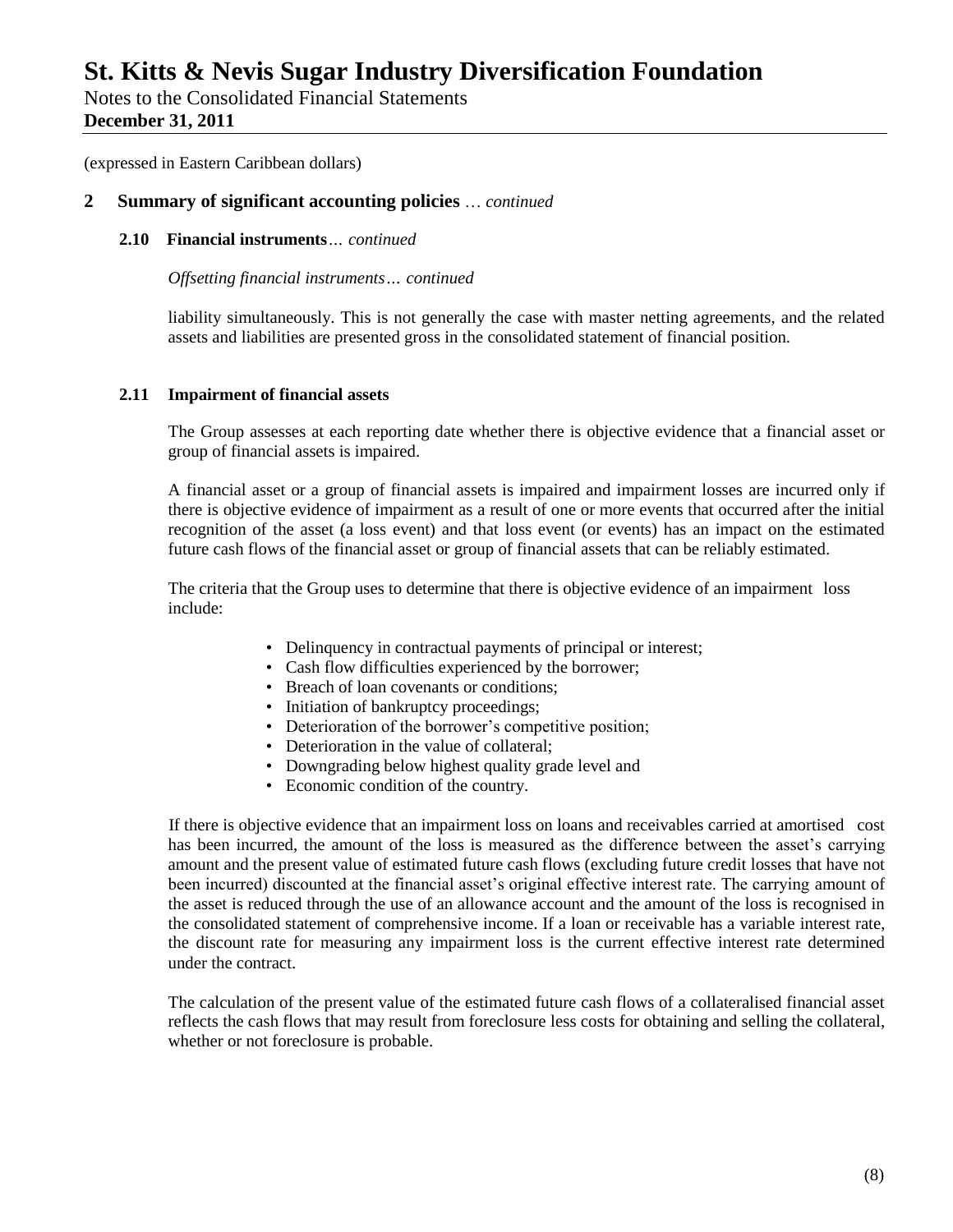Notes to the Consolidated Financial Statements **December 31, 2011**

(expressed in Eastern Caribbean dollars)

#### **2 Summary of significant accounting policies** … *continued*

#### **2.11 Impairment of financial assets**… *continued*

When a loan is uncollectible, it is written off against the related provision for loan impairment. Such loans are written off after all the necessary procedures have been completed and the amount of the loss has been determined.

If, in a subsequent period, the amount of the impairment loss decreases and the decrease can be related objectively to an event occurring after the impairment was recognised (such as an improvement in the debtors credit rating), the previously recognised impairment loss is reversed by adjusting the allowance account. The amount of the reversal is recognised in profit or loss.

#### **2.12 Events after the reporting date**

Post year-end events that provide additional information about the Group's consolidated financial position at the reporting date (adjusting events) are reflected in the consolidated financial statements. Post year-end events that are not adjusting events are disclosed in the notes to the consolidated financial statements when material.

#### **3 Financial risk management**

The Group's activities expose it to a variety of financial risks: foreign exchange risk, credit risk and liquidity risk. Management seeks to minimise potential adverse effects on the financial performance of the Group by applying procedures to identify, evaluate and manage these risks, based on guidelines set by the Board of Councillors.

#### **Foreign exchange risk**

The Group is exposed to foreign exchange risk arising from various currency exposures. Such transactions are primarily in United States dollars. The exchange rate of the Eastern Caribbean dollar (EC\$) to the United States dollar (US\$) has been formally pegged at EC\$2.70 = US\$1.00 since July 1976. The Board does not believe significant foreign exchange rate risk exists at December 31, 2011.

#### **Credit risk**

Credit risk arises from the possibility that counterparties may default on their obligations to the Group. The amount of the Group's maximum exposure to credit risk is indicated by the carrying amount of its financial assets. The Group's financial assets which potentially expose the Group to concentrations of credit risk consist primarily of loans and receivables. The Group's exposure to credit risk is monitored on an on-going basis by the Board of Councillors; and though there is no formal risk grading system, the following measures are observed so as to minimize and mitigate credit risk to acceptable levels:

• Cash and cash equivalents and term deposits are only placed with well-known reputable banks and financial institutions.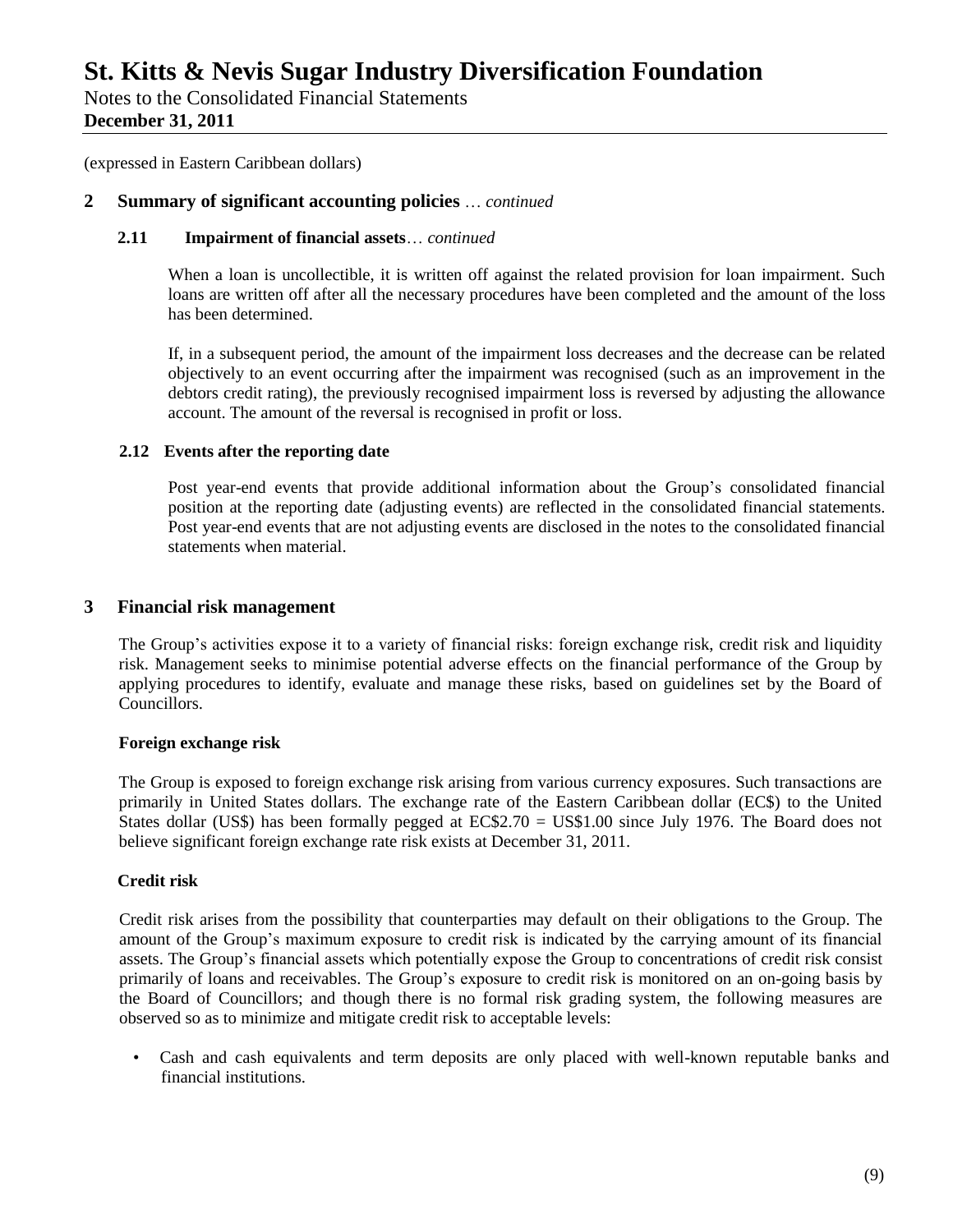Notes to the Consolidated Financial Statements **December 31, 2011**

(expressed in Eastern Caribbean dollars)

### **3 Financial risk management***…continued*

**Credit risk***…continued*

- Accounts receivable are primarily due from the Government of St. Kitts and Nevis, statutory bodies, certain Government departments and third parties with which the Group has an on-going relationship and knowledge of their credit history.
- Investment securities are only placed with well-known reputable banks and financial institutions.
- The bond receivable is due from the St. Christopher Air and Sea Ports Authority which is owned by the Government of St. Kitts and Nevis with which the Group has an on-going relationship.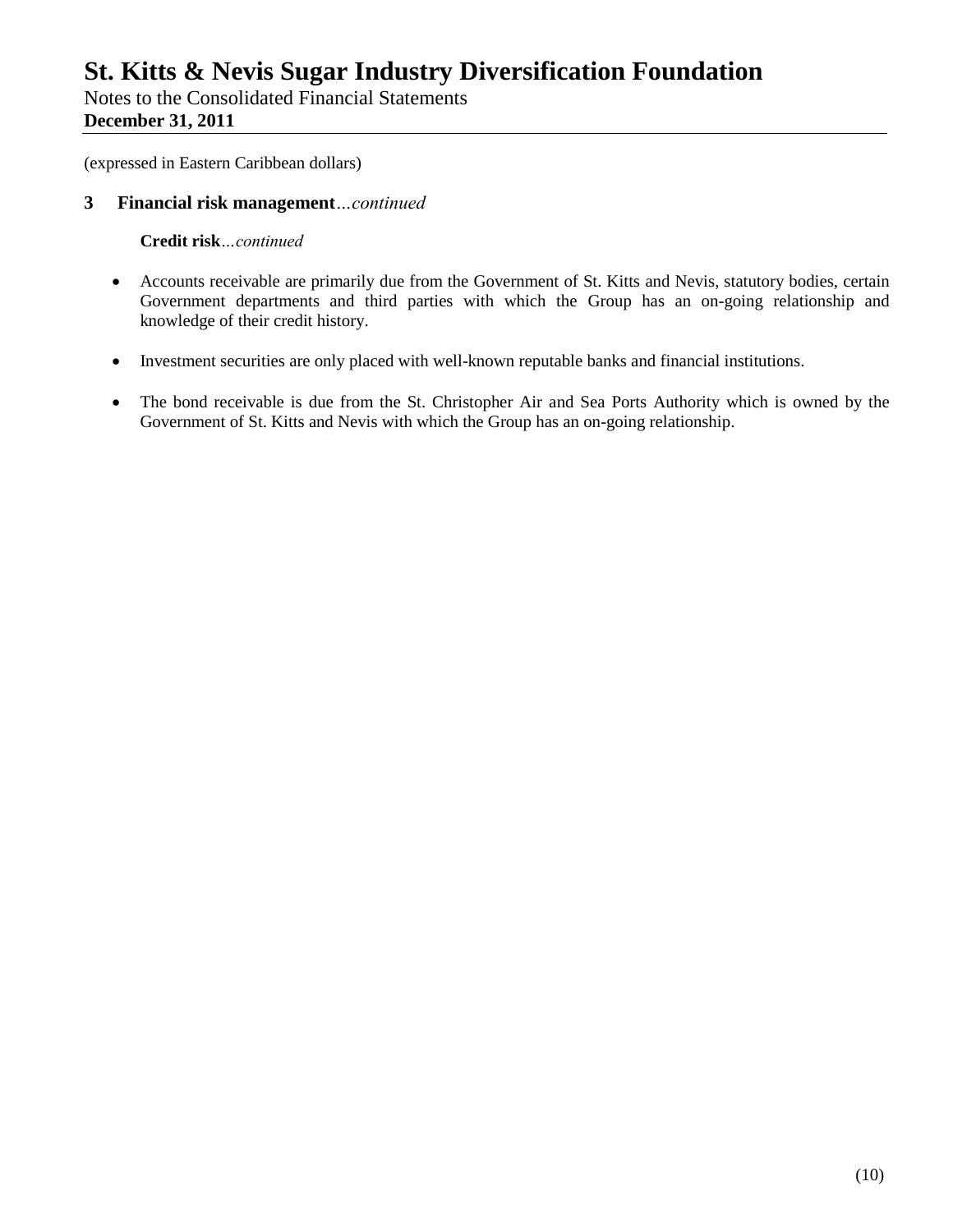Notes to the Consolidated Financial Statements **December 31, 2011**

(expressed in Eastern Caribbean dollars)

### **3 Financial risk management***…continued*

#### **Credit risk***…continued*

As at December 31, 2011 and 2010, no loans and receivables were past due but not impaired.

The Group's exposure to credit risk is concentrated in St. Kitts and Nevis.

The following table analyses the Group's credit risk exposure at their carrying amounts as categorised by the industry sectors of the counterparties.

|                                          | Financial<br><b>Institutions</b> | Government<br>of St. Kitts &<br><b>Nevis</b> | <b>Statutory</b><br><b>Bodies</b> | <b>Others</b> | <b>Total</b> |
|------------------------------------------|----------------------------------|----------------------------------------------|-----------------------------------|---------------|--------------|
| Cash                                     | 67,840,795                       |                                              |                                   |               | 67,840,795   |
| Investment securities                    | 45,963,226                       |                                              |                                   |               | 45,963,226   |
| Accounts receivable                      | 2,718,077                        |                                              |                                   |               | 2,718,077    |
| Due from Government of St. Kitts & Nevis |                                  | 70,564,081                                   |                                   |               | 70,564,081   |
| Loans receivable                         |                                  | 3,000,000                                    |                                   |               | 3,000,000    |
| Bond receivable                          |                                  |                                              | 10,000,000                        |               | 10,000,000   |
| As at December 31, 2011                  | 116,522,098                      | 73,564,081                                   | 10,000,000                        |               | 200,086,179  |
|                                          |                                  |                                              |                                   |               |              |
| Cash                                     | 20,021,610                       |                                              |                                   |               | 20,021,610   |
| Term deposits                            | 34,702,037                       |                                              |                                   |               | 34,702,037   |
| Accounts receivable                      | 1,857,207                        |                                              | 50,959                            |               | 1,908,166    |
| Due from Government of St. Kitts & Nevis |                                  | 21,264,383                                   | 481,216                           | -             | 21,745,599   |
| Loans receivable                         |                                  | 22,108,671                                   |                                   | 14,791,681    | 36,900,352   |
| Bond receivable                          |                                  |                                              | 10,000,000                        |               | 10,000,000   |
| As at December 31, 2010                  | 56,580,854                       | 43,373,054                                   | 10,532,175                        | 14,791,681    | 125,277,764  |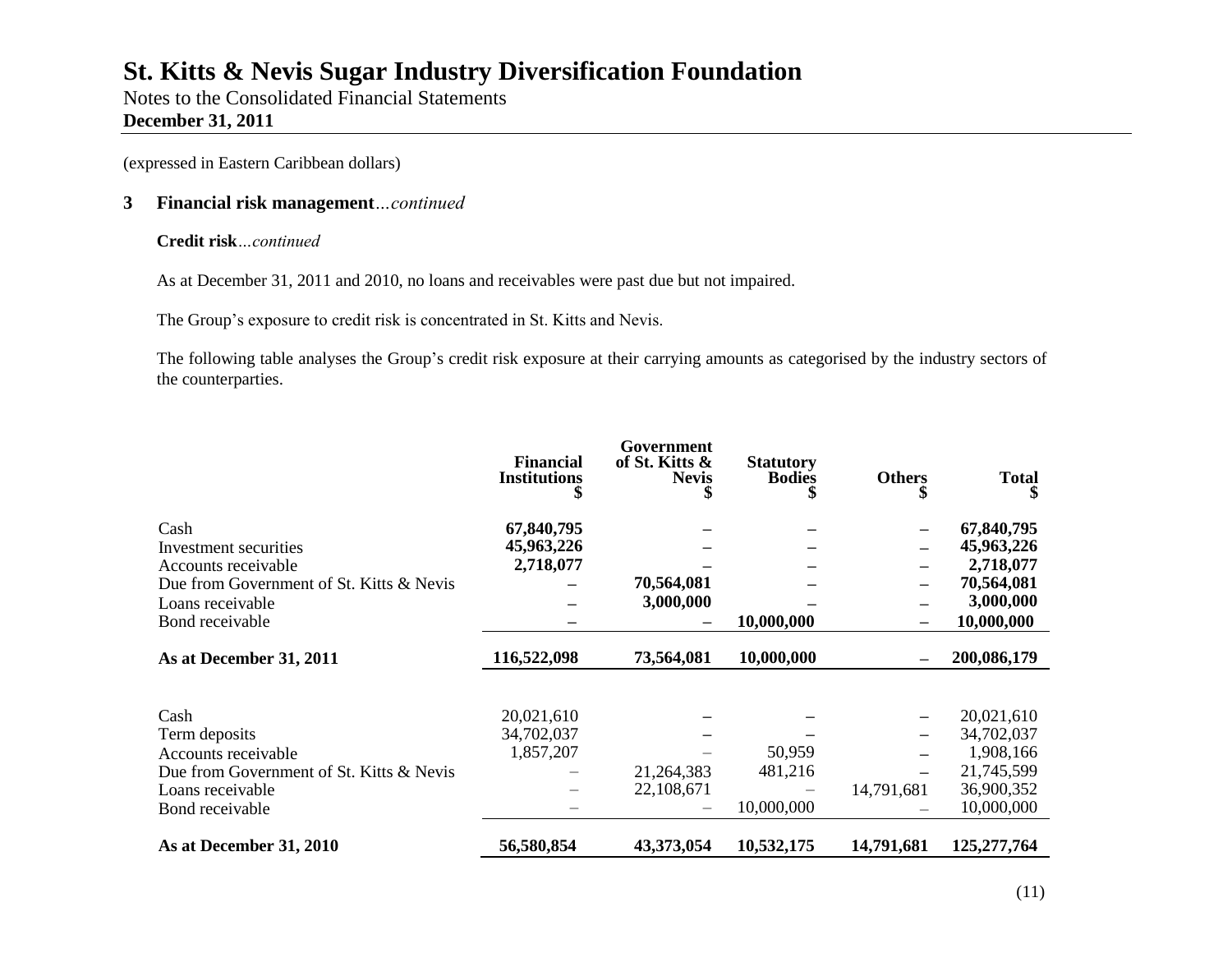Notes to the Consolidated Financial Statements **December 31, 2011**

(expressed in Eastern Caribbean dollars)

#### **3 Financial risk management***…continued*

#### **Liquidity risk**

Prudent liquidity risk management implies maintaining sufficient cash, short term receivables and marketable securities and the ability of funding through an adequate amount of committed credit facilities.

The Group's assets held for managing liquidity risk include cash, short term receivables and term deposits. At December 31, 2011 these assets totalled \$182,021,579 (2010: \$94,243,966) compared to total liabilities of \$21,861,736 (2010: \$6,874,372). The Board of Councillors strives to ensure an adequate balance between the availability of liquid resources, its liabilities and the projects and donations to which it has committed the Group.

The table below analyses the Group's financial liabilities into relevant maturity groupings based on the remaining period at the consolidated statement of financial position date to the contractual maturity date. The amounts disclosed in the table are the contractual undiscounted cash flows.

|                                                                                                                                       | Within<br>1 year                                | Total<br>\$                                     |
|---------------------------------------------------------------------------------------------------------------------------------------|-------------------------------------------------|-------------------------------------------------|
| As at December 31, 2011                                                                                                               |                                                 |                                                 |
| <b>Financial liabilities</b><br>Accounts payable and accrued liabilities<br>Due to related parties<br>Loans payable<br>Other payables | 14,587,561<br>4,536,809<br>2,199,726<br>537,640 | 14,587,561<br>4,536,809<br>2,199,726<br>537,640 |
| <b>Total financial liabilities</b>                                                                                                    | 21,861,736                                      | 21,861,736                                      |
| As at December 31, 2010                                                                                                               |                                                 |                                                 |
| <b>Financial liabilities</b><br>Accounts payable and accrued liabilities<br>Other payables                                            | 2,499,380<br>4,374,992                          | 2,499,380<br>4,374,992                          |
| <b>Total financial liabilities</b>                                                                                                    | 6,874,372                                       | 6.874.372                                       |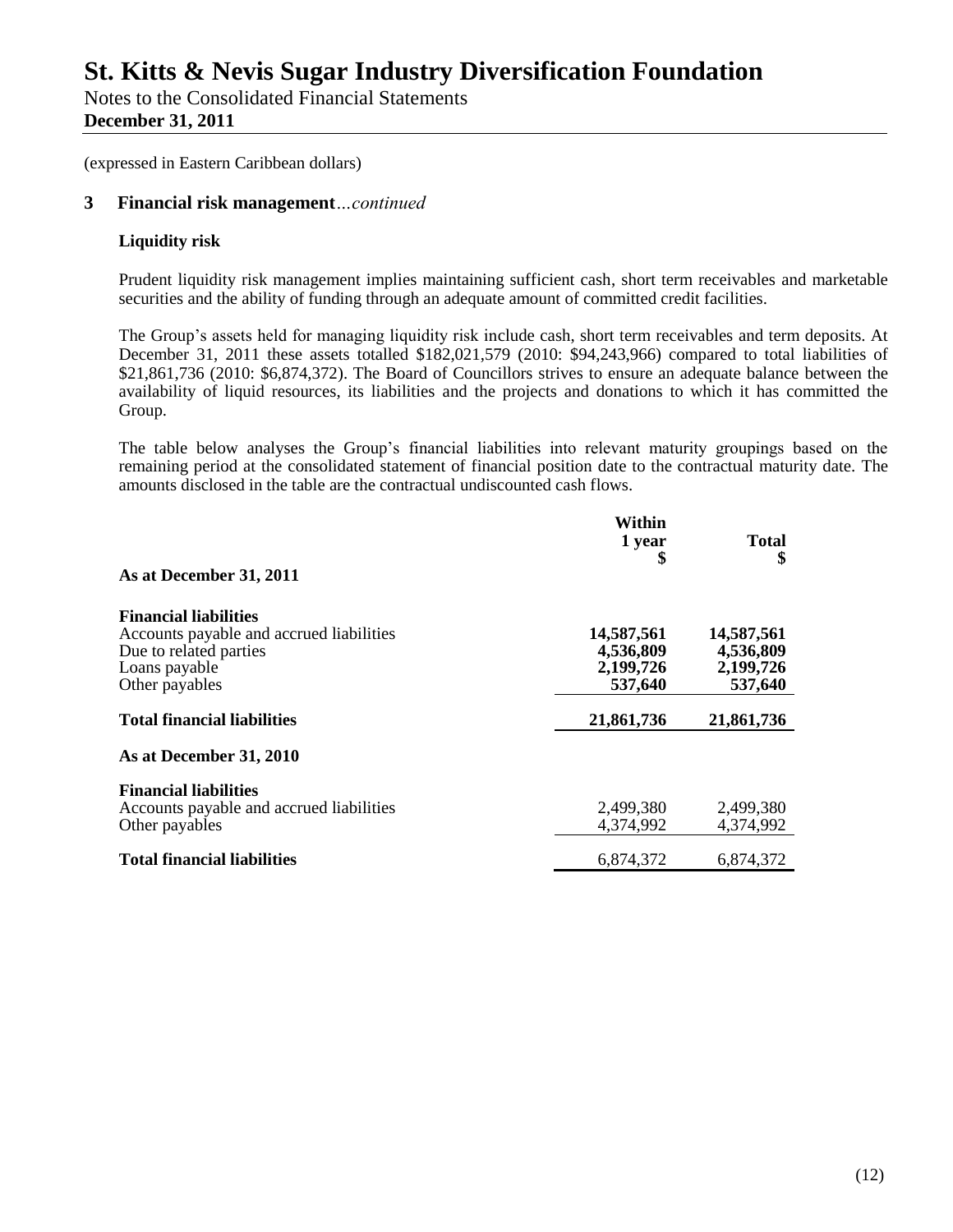Notes to the Consolidated Financial Statements **December 31, 2011**

(expressed in Eastern Caribbean dollars)

### **3 Financial risk management***…continued*

### **Fair value of financial assets and liabilities**

Fair value amounts represent estimates of the consideration that would currently be agreed upon between knowledgeable, willing parties who are under no compulsion to act and is best evidenced by a quoted market value, if one exists. With the exception of cash, none of the Group's financial assets and liabilities are traded in a formal market. Estimated fair values are assumed to approximate their carrying values.

The table below summarises the carrying amounts and fair values of the Group's financial assets and liabilities:

|                                          | <b>Carrying value</b> |             |             | <b>Fair value</b> |
|------------------------------------------|-----------------------|-------------|-------------|-------------------|
|                                          | 2011                  | <b>2010</b> | 2011        | 2010              |
|                                          | \$                    | \$          | \$          | \$                |
| <b>Financial assets</b>                  |                       |             |             |                   |
| Cash                                     | 67,840,795            | 20,021,610  | 67,840,795  | 20,021,610        |
| Investment securities                    | 45,963,226            | 34,702,037  | 41,384,996  | 34,702,037        |
| Accounts receivable                      | 2,718,077             | 1,908,166   | 2,718,077   | 1,908,166         |
| Due from Government St. Kitts & Nevis    | 70,564,081            | 21,745,599  | 70,564,081  | 21,745,599        |
| Loans receivable                         | 3,000,000             | 36,900,352  | 3,000,000   | 36,900,352        |
| Bond receivable                          | 10,000,000            | 10,000,000  | 10,000,000  | 10,000,000        |
|                                          | 200,086,179           | 125,277,764 | 195,507,949 | 125,277,764       |
| <b>Financial liabilities</b>             |                       |             |             |                   |
| Accounts payable and accrued liabilities | 14,587,561            | 2,499,380   | 14,587,561  | 2,499,380         |
| Due to related parties                   | 4,536,809             |             | 4,536,809   |                   |
| Loans payable                            | 2,199,726             |             | 2,199,726   |                   |
| Other payables                           | 537,640               | 4,374,992   | 537,640     | 4,374,992         |
|                                          | 21,861,736            | 6,874,372   | 21,861,736  | 6,874,372         |

As of December 31, 2011 and 2010, all the financial assets of the Group are located in the Federation of St. Kitts & Nevis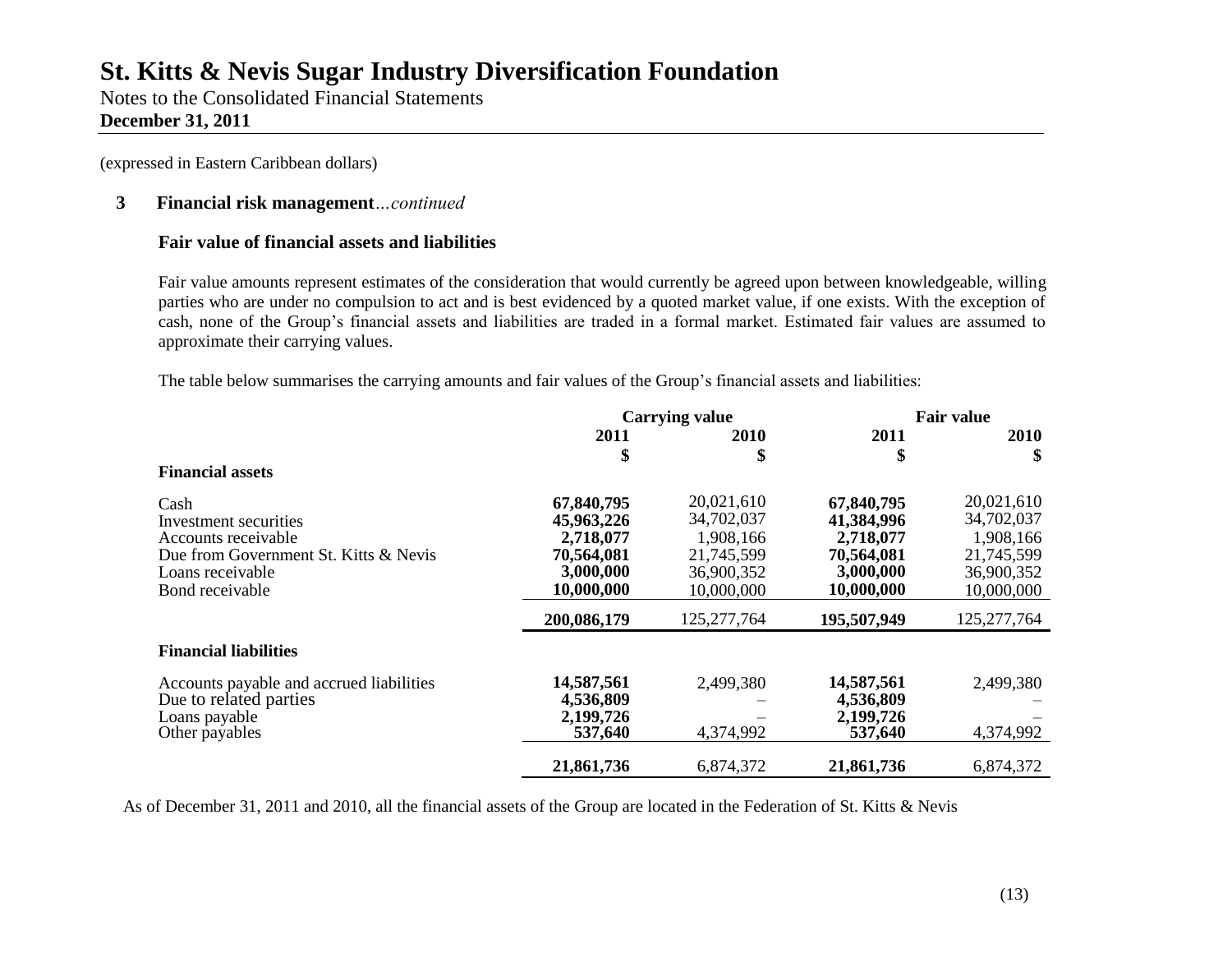Notes to the Consolidated Financial Statements **December 31, 2011**

(expressed in Eastern Caribbean dollars)

#### **4 Critical accounting estimates and judgments**

Estimates and judgments are continually evaluated and are based on historical experience and other factors, including expectation of future events that are believed to be reasonable under the circumstances.

The Group makes estimates and assumptions concerning the future. The resulting accounting estimates will by definition, seldom equal to the related actual results.

The Councillors believe there are no significant estimates or judgments that would materially affect the carrying amounts of assets and liabilities within the next financial year.

#### **5 Acquisition of Belmont Resorts Limited**

Pursuant to agreements dated August 20, 2010, the Foundation purchased 3,616,623 shares representing 60.42% of the issued shares of BRL at EC\$4.03 per share amounting to \$14,583,310.

Further, Terra Forma International Corporation (TFIC), the remaining 39.58% shareholder of BRL, and the Foundation, by agreement dated August 20, 2010 mutually agreed that 1,416,623 of the ordinary shares acquired by the Foundation shall be subject to a suspension of voting rights for any decision relating to the day to day operations of the BRL, which resulted in the Foundation having a 36.75% voting rights interest. In addition, the Foundation granted to TFIC, an option to purchase shares from the Foundation in accordance with and upon conditions set forth in a Share Option Agreement dated August 20, 2010. The option must be exercised within five years from the execution of the Share Option Agreement or prior to 2015. The share price will be EC\$6.16 per share where the option is exercised during the period of 3 years from the effective date of the agreement; and EC\$6.16 per share together with interest compounded at a rate of 15% per annum, prorated daily on the basis of a 360 day year, where the option is exercised during the period from the expiration of the first phase to the option expiry date.

On July 18, 2011, the Foundation purchased an additional 29.58% or 4,350,000 shares in BRL for \$11,818,528, thereby resulting in the Foundation owning 90% of the total shares of BRL.

The Group has elected to measure the non-controlling interest at proportionate interest in identifiable net assets.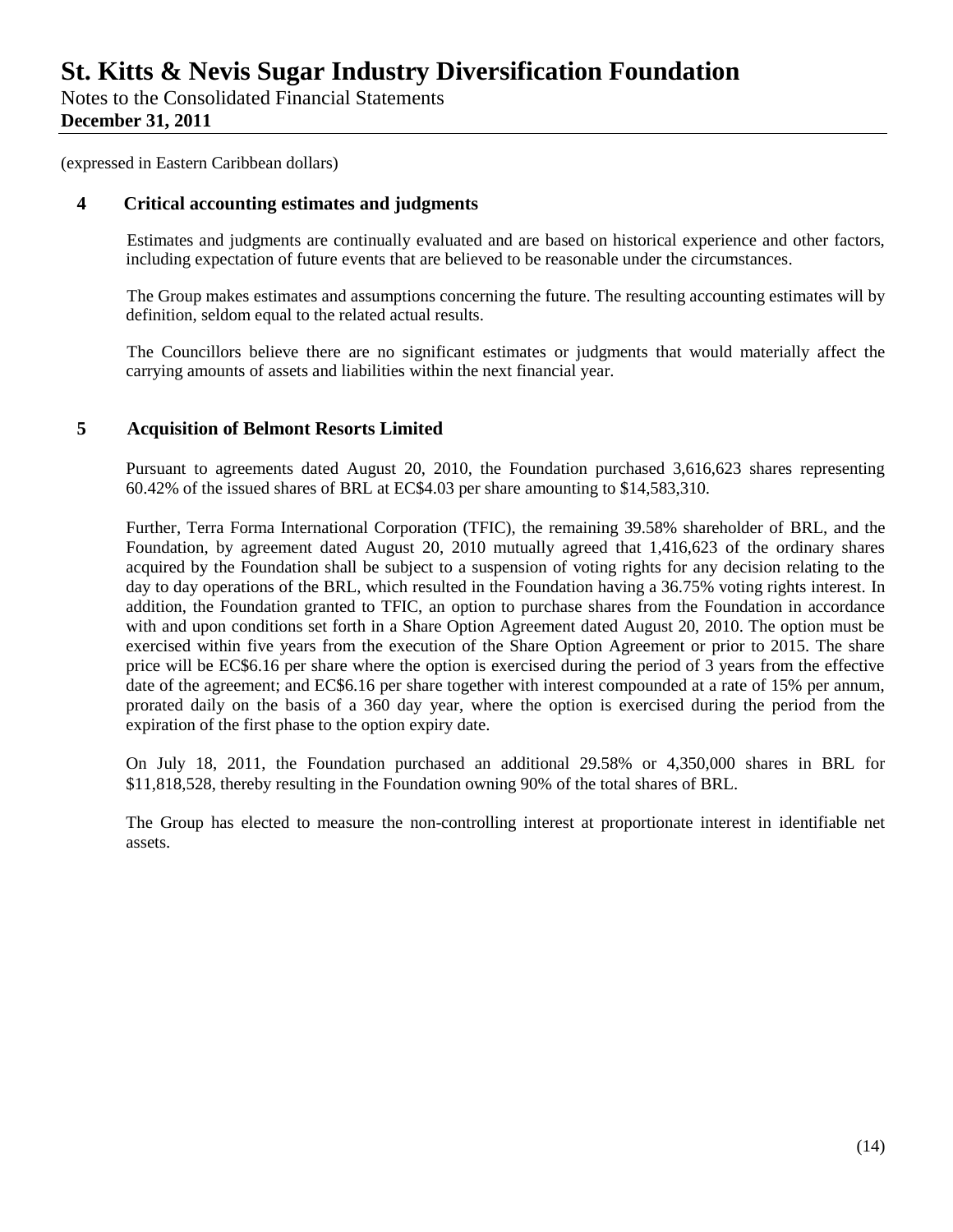Notes to the Consolidated Financial Statements **December 31, 2011**

(expressed in Eastern Caribbean dollars)

#### **5 Acquisition of Belmont Resorts Limited** *…continued*

Details of the purchase consideration, the fair value of the assets acquired and liabilities assumed at the acquisition date are as follows.

|                                             | 2011<br>\$     |
|---------------------------------------------|----------------|
| <b>Assets</b>                               |                |
| Cash                                        | 2,241,648      |
| Accounts receivables                        | 456,591        |
| Property under construction                 | 59,005,297     |
| Property, plant and equipment               | 4,331,938      |
| Deferred costs                              | 241,812        |
| <b>Liabilities</b>                          |                |
| Accounts payable and other liabilities      | (5,388,125)    |
| Deferred revenue                            | (2,141,195)    |
| Due to related parties                      | (16, 561, 368) |
| Loan payable                                | (9,355,839)    |
| Total identifiable net assets at fair value | 32,830,759     |

The fair value of the acquired assets and liabilities are equal to their carrying value except for the value of land included in property under construction, and property, plant and equipment. The fair value adjustment in respect of land resulted in an increase of \$27,515,327.

Goodwill was recognized as a result of the acquisition as follows:

|                                                                                                                                         | 2011                     |
|-----------------------------------------------------------------------------------------------------------------------------------------|--------------------------|
| Cash consideration<br>Fair value of previously held equity interest<br>Fair value of non-controlling interest measured at proportionate | 11,818,528<br>19,698,455 |
| interest in identifiable net assets (10%)                                                                                               | 3,283,076                |
| Total consideration transferred                                                                                                         | 34,800,059               |
| Total identifiable net assets at fair value                                                                                             | (32, 830, 759)           |
| Goodwill                                                                                                                                | 1,969,300                |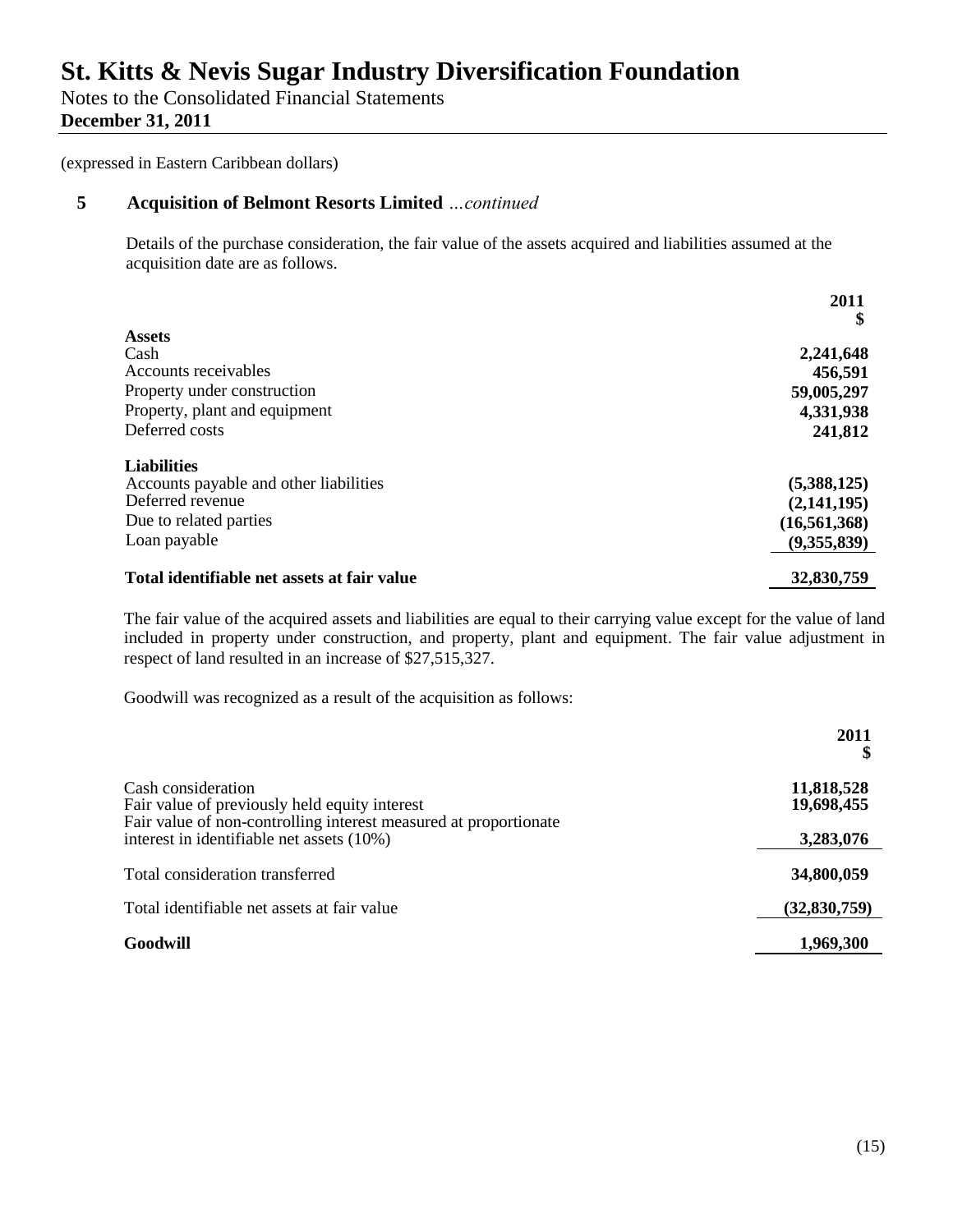Notes to the Consolidated Financial Statements **December 31, 2011**

(expressed in Eastern Caribbean dollars)

#### **5 Acquisition of Belmont Resorts Limited** *…continued*

#### **Gain on previously held equity investment**

The book value of the Foundation's previously held interest amounted in Belmont Resorts Limited amounted to \$14,583,310, however as at acquisition date the fair value of this interest was \$19,698,455 resulting in a gain of \$5,115,145.

#### **Goodwill**

Goodwill arising from the acquisition is attributable to the expected future profitability of the acquired business and its general economic impact on St. Kitts.

#### **6 Cash**

|                              | 2011<br>\$          | 2010<br>\$      |
|------------------------------|---------------------|-----------------|
| Cash at bank<br>Cash in bank | 67,834,795<br>6,000 | 20,021,610<br>- |
|                              | 67,840,795          | 20,021,610      |

Cash is held in bank accounts at the FirstCaribbean International Bank, St. Kitts-Nevis-Anguilla National Bank Limited and The Bank of Nova Scotia, earning interest at rates ranging from Nil to 3% per annum (2010: Nil to 3%). The amounts held in these accounts are to facilitate the short term commitments and day-to-day operations of the Group.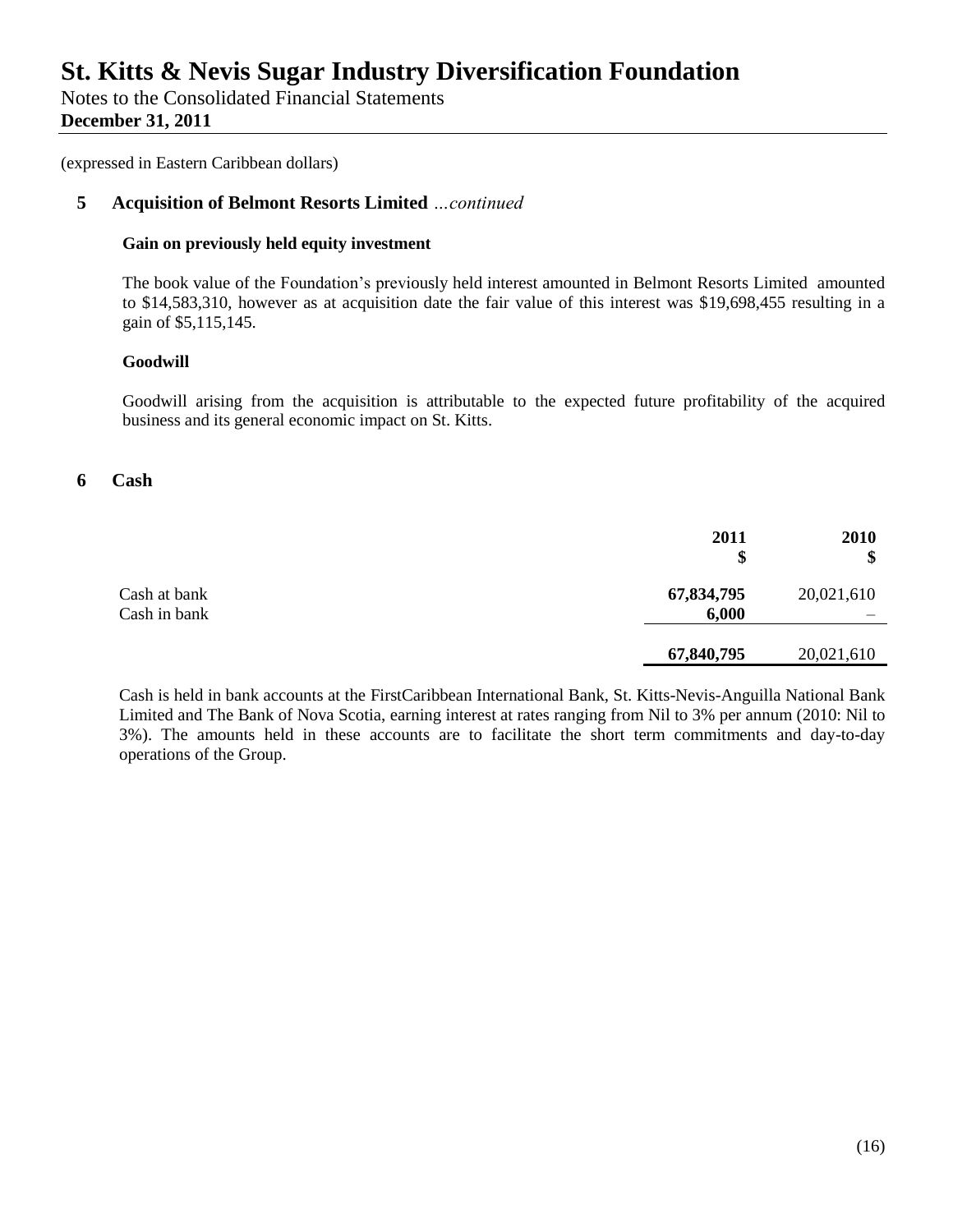Notes to the Consolidated Financial Statements **December 31, 2011**

(expressed in Eastern Caribbean dollars)

### **7 Investment securities**

|                                                                                                                                                                                                                                              | 2011                      | 2010<br>\$              |
|----------------------------------------------------------------------------------------------------------------------------------------------------------------------------------------------------------------------------------------------|---------------------------|-------------------------|
| <b>Loans and receivables</b>                                                                                                                                                                                                                 |                           |                         |
| <b>Fixed Deposits</b><br>Twenty three (23) fixed deposits with one (1) year term at the St. Kitts-<br>Nevis Anguilla National Bank Limited, all maturing on February 16,<br>2012 bearing interest at a rate of 5.75% per annum (2010: 5.75%) | 25,721,044                | 24,322,500              |
| Fifteen (15) year term deposit at The Development Bank of Saint Kitts<br>and Nevis maturing on August 4, 2026 with no interest                                                                                                               | 8,064,600                 |                         |
| One (1) year term deposit at The Bank of Nova Scotia maturing on<br>March 15, 2012 bearing interest at a rate of 4% per annum (2010: 4%)                                                                                                     | 5,639,487                 | 5,345,486               |
| One (1) year term deposit at The Development Bank of Saint Kitts and<br>Nevis maturing on July 21, 2012 bearing interest at a rate 3% per annum<br>$(2010:3\%)$                                                                              | 2,575,411                 | 2,500,000               |
| One (1) year term deposit at The Development Bank of Saint Kitts and<br>Nevis maturing on January 24, 2012 bearing interest at a rate of 3%<br>per annum                                                                                     | 1,500,000                 |                         |
| One (1) year term deposit at The Development Bank of Saint Kitts and<br>Nevis maturing on September 21, 2012 bearing interest at a rate of 3%<br>per annum (2010: 3%)                                                                        | 1,030,000                 | 1,000,000               |
| Less Non-current portion                                                                                                                                                                                                                     | 44,530,542<br>(8,064,600) | 33,167,986              |
| Current portion<br>Interest receivable                                                                                                                                                                                                       | 36,465,942<br>1,432,684   | 33,167,986<br>1,534,051 |
|                                                                                                                                                                                                                                              | 37,898,626                | 34,702,037              |
|                                                                                                                                                                                                                                              |                           |                         |

### **8 Accounts receivable**

|                                                      | 2011                 | 2010                |
|------------------------------------------------------|----------------------|---------------------|
| The Development Bank of St. Kitts and Nevis<br>Other | 2,357,207<br>360,870 | 1,857,207<br>50,959 |
|                                                      | 2,718,077            | 1,908,166           |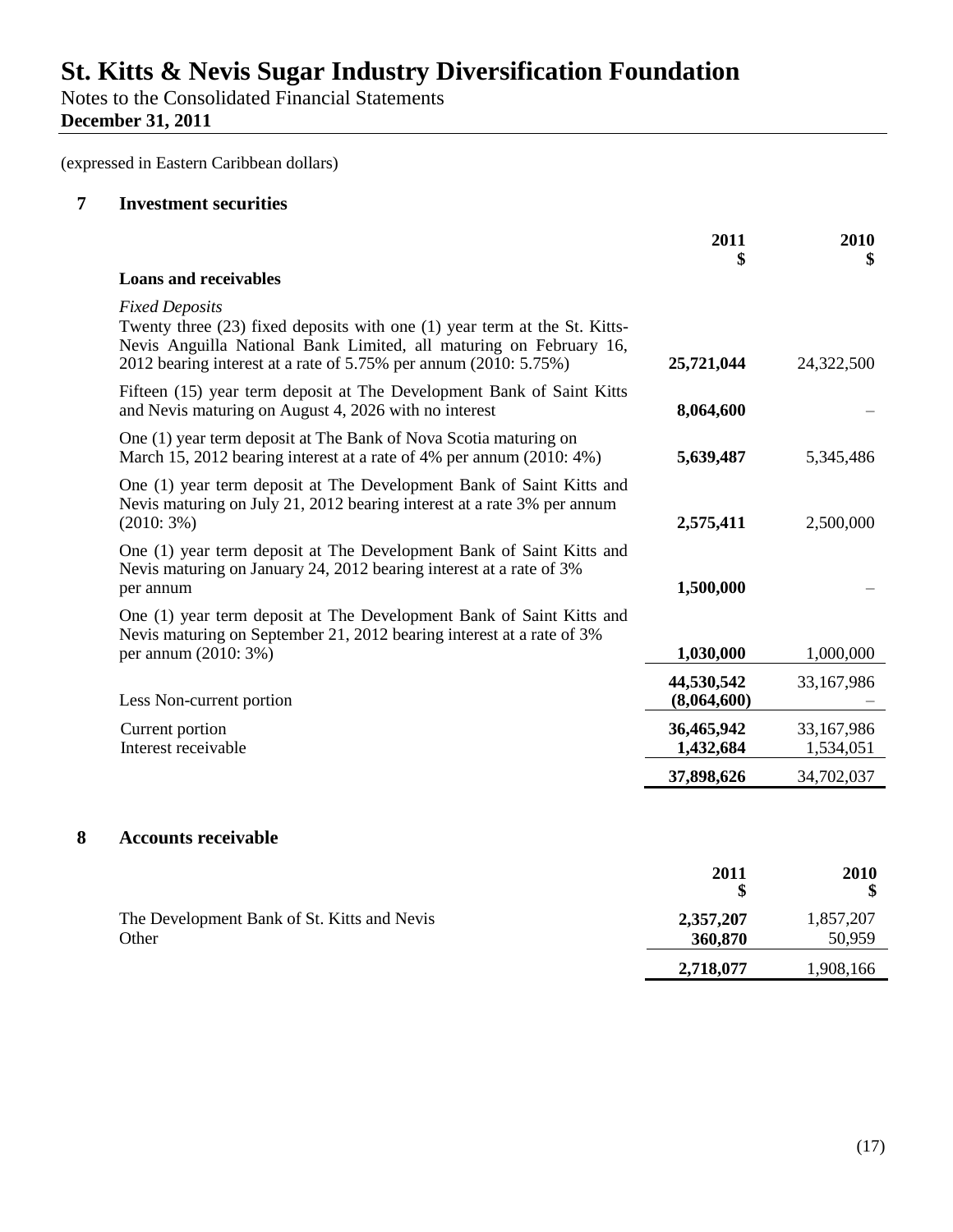Notes to the Consolidated Financial Statements **December 31, 2011**

(expressed in Eastern Caribbean dollars)

#### **8 Accounts receivable***…continued*

By agreement dated August 14, 2008, the Foundation and The Development Bank of St. Kitts & Nevis established the Agricultural Revolving Fund ("Fund") to provide loan capital to assist farmers and persons interested in starting small to medium size farms. At December 31, 2011, the net amount advanced by the Foundation to the Fund totaled \$2,357,207 (2010: \$1,857,207) with no interest and has no fixed terms of repayment.

### **9 Due from Government of St. Kitts & Nevis**

|                                                         | 2011<br>S  | <b>2010</b>  |
|---------------------------------------------------------|------------|--------------|
| Due from Citizenship by Investment Unit (i)             | 38,504,617 | 21, 264, 383 |
| Due from Ministry of Finance (ii)                       | 31,844,408 |              |
| Due from Financial Services Regulatory Commission (iii) | 215,056    | 481,216      |
|                                                         | 70,564,081 | 21,745,599   |

- i) The amount due from Government's Citizenship by Investment Unit amounts to \$38,504,617 (2010: \$21,264,383) which relates to approved citizenship applications for which the relevant funds had not yet been remitted to the Group.
- ii) Amount due from Ministry of Finance relates to the Treasury bills that matured on December 30, 2011. The Treasury Department continues to hold the proceeds on behalf of the Group.
- iii) The amount due from the Financial Services Regulatory Commission represents over-payment of due diligence fees.

#### **10 Loans receivable**

|                                                                                                                     | 2011<br>\$ | 2010<br>\$                   |
|---------------------------------------------------------------------------------------------------------------------|------------|------------------------------|
| Government of St. Kitts and Nevis<br>Nevis Island Administration<br>Ministry of Public Works<br>Ministry of Finance | 3,000,000  | 10,158,630<br>11,645,282     |
| <b>Belmont Resorts Limited</b>                                                                                      | 3,000,000  | 21,803,912<br>14,791,681     |
| Less Non-current portion                                                                                            | 3,000,000  | 36,595,593<br>(21, 033, 798) |
| Current portion<br>Interest receivable                                                                              | 3,000,000  | 15,561,795<br>304,759        |
|                                                                                                                     | 3,000,000  | 15,866,554                   |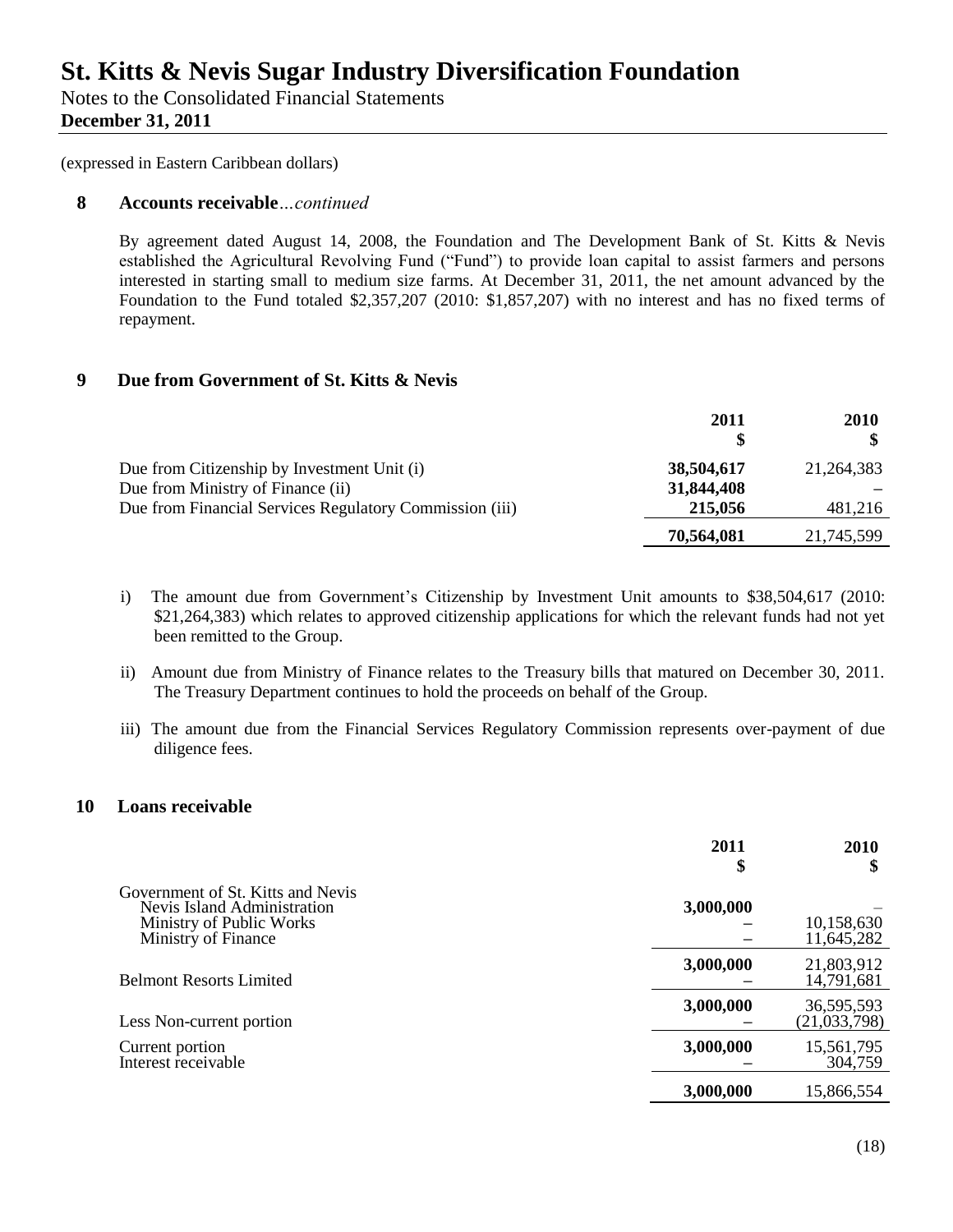Notes to the Consolidated Financial Statements **December 31, 2011**

(expressed in Eastern Caribbean dollars)

#### **10 Loans receivable***…continued*

#### **Ministry of Public Works**

A loan in the amount of \$10,158,630 was advanced to the Ministry of Public Works on December 15, 2009 for the purpose of assisting with the Frigate Bay electricity sub-station upgrade. The loan is repayable over a period of seven (7) years and carries an interest rate of 3% per annum. The interest for the first 12 months is payable at the end of the said 12 months period. This facility was subsequently converted to a grant pursuant to the Board of Councillors' resolution dated August 29, 2013.

#### **Ministry of Finance**

On March 3, 2010, the Foundation granted a loan to the Ministry of Finance in the amount of EC\$11,645,282 to purchase generators in connection with the expansion of the power plant at Needsmust. The loan is interest free and to be repaid within twelve months but in any event, no later than fifteen (15) months from the date of disbursement. This facility was subsequently converted to a grant pursuant to the Board of Councillors' resolution dated August 29, 2013.

#### **Nevis Island Administration**

On June 10, 2011, the Foundation granted a loan to Nevis Island Administration in the amount of \$3,000,000. The loan was granted to assist in the construction of the Nevis Performing Arts Centre. The loan is interest free with no fixed repayment terms.

#### **Belmont Resorts Limited ("BRL")**

On August 20, 2010, the Foundation granted a loan to BRL, a real estate development company, in the amount of EC\$14,791,681 at interest rate of 5% repayable in twenty four (24) equal installments commencing twelve (12) months after the first disbursement of the loan. The loan was granted in five (5) installments during the period August 2010 to January 2011. The final instalment of \$625,006 was granted in January 2011. As at December 31, 2011, the loan balance amounts to \$15,416,687. Interest income accrued during the year amounting to \$967,044.

On September 30, 2011, the subsidiary received a loan in the amount of \$1,198,937 to assist in its day-to-day operations. The loan is interest free with no fixed repayment terms.

The above balances were eliminated during the business combination.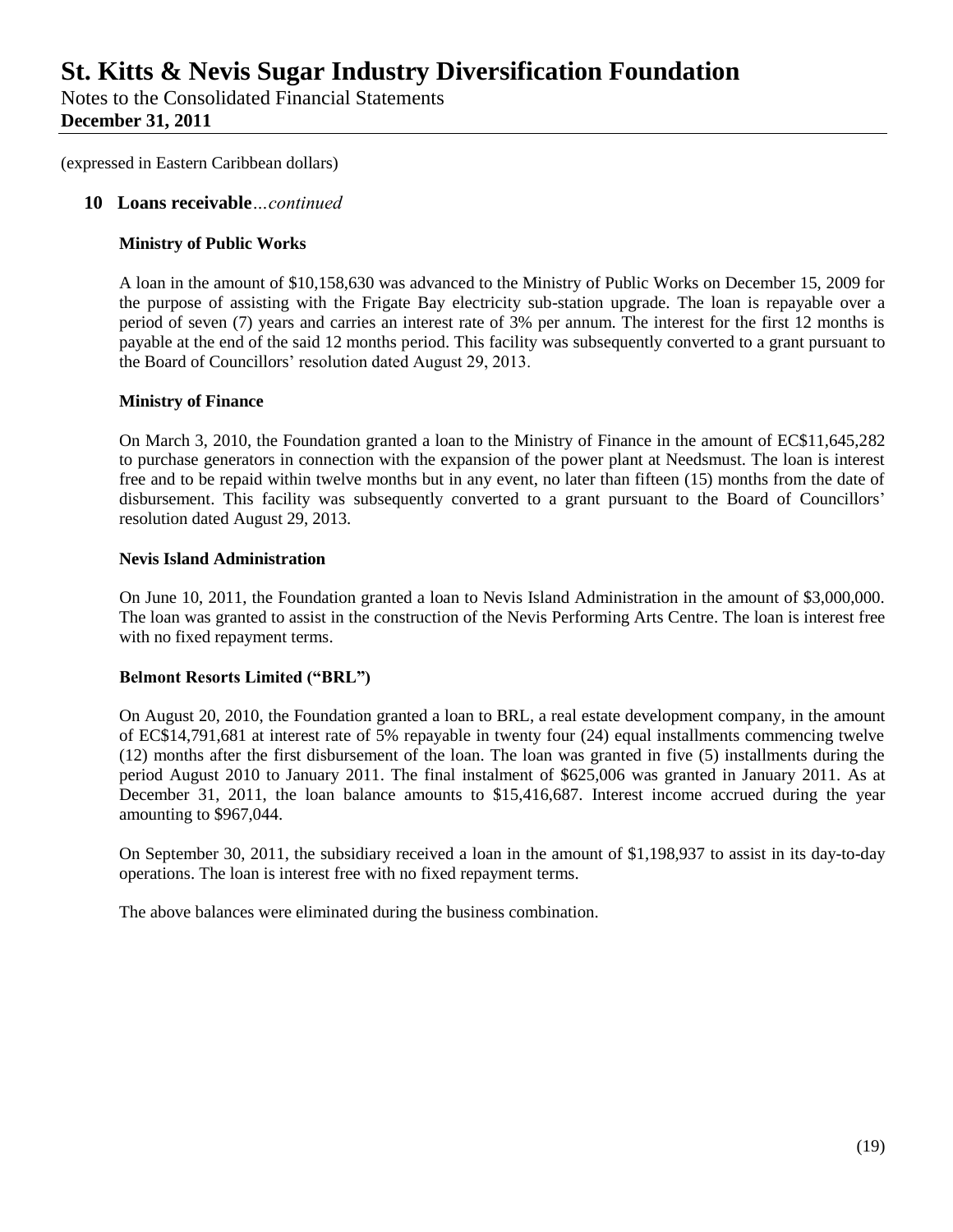Notes to the Consolidated Financial Statements **December 31, 2011**

(expressed in Eastern Caribbean dollars)

#### **11 Deferred costs**

|                                | 2011<br>J              | 2010<br>\$ |
|--------------------------------|------------------------|------------|
| Stamp duty<br>Sales commission | 2,569,994<br>1,747,125 |            |
|                                | 4,317,119              |            |

Deferred costs consist of commission paid to sales agents for the sale of cottages and/or villas and stamp duty.

#### **12 Bond receivable**

St. Christopher Air & Sea Ports Authority issued a ten year \$10,000,000 bond to the Group, \$5,000,000 on July 31, 2010 and \$5,000,000 on September 1, 2010. The bond is repayable on July 22, 2020 and carries an interest rate of 6% per annum payable monthly. Interest earned during the year amounted to \$600,000 (2010: \$225,205).

#### **13 Property under construction**

|                                                                                                | Land       | <b>Assets</b><br>Under<br><b>Construction</b> | <b>Total</b>            |
|------------------------------------------------------------------------------------------------|------------|-----------------------------------------------|-------------------------|
| Year ended December 31, 2011<br>Balance as at acquisition date of BRL<br>Additions in the year | 36,329,920 | 463,970<br>4,887,681                          | 36,793,890<br>4,887,681 |
| Cost and closing net book amount                                                               | 36,329,920 | 5,351,651                                     | 41,681,571              |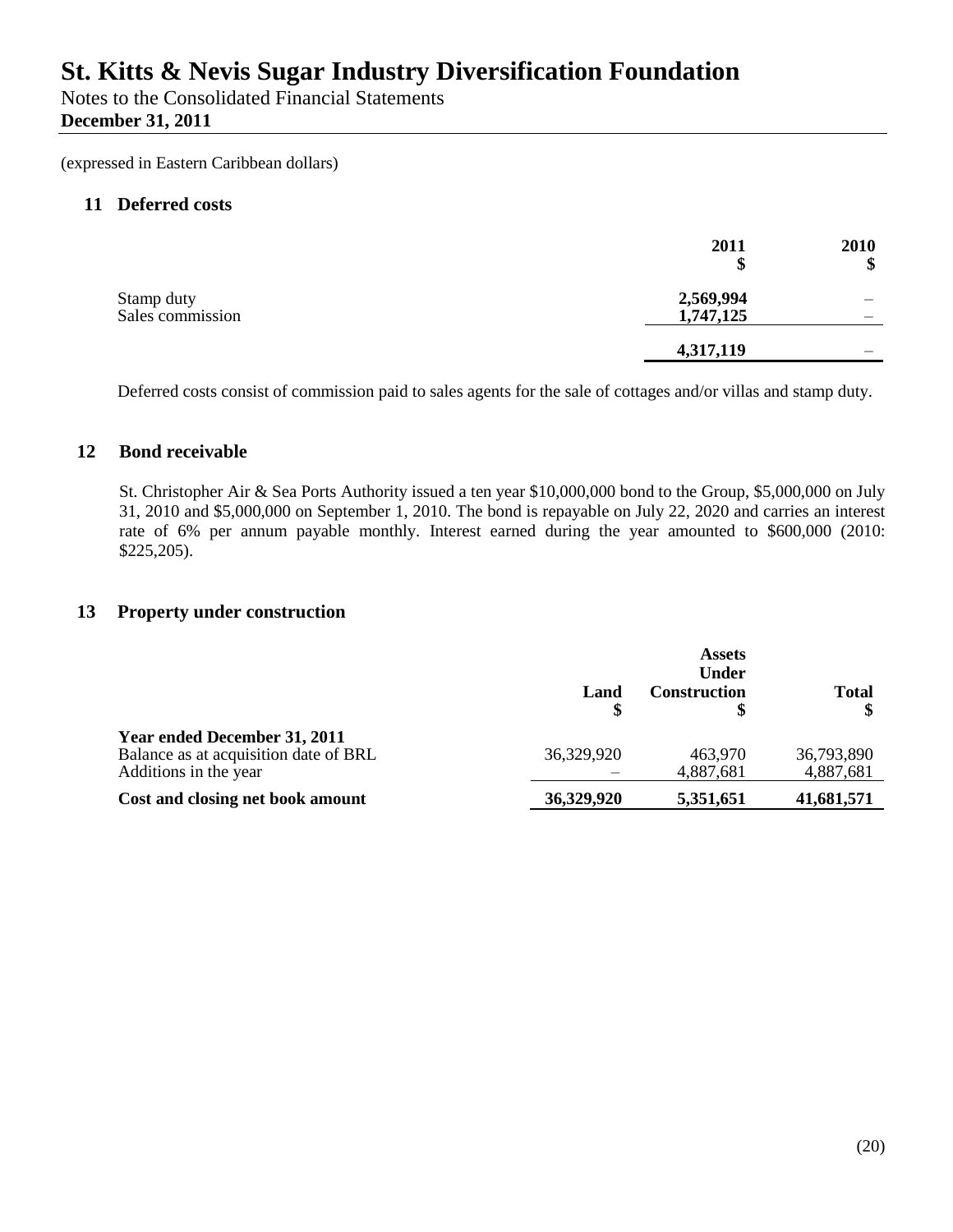Notes to the Consolidated Financial Statements

### **December 31, 2011**

(expressed in Eastern Caribbean dollars)

### **14 Property, plant and equipment**

|                                                                                                                                 |                        |                                |                                 |                              |                                                             | <b>Construction</b>                     |                                                       |
|---------------------------------------------------------------------------------------------------------------------------------|------------------------|--------------------------------|---------------------------------|------------------------------|-------------------------------------------------------------|-----------------------------------------|-------------------------------------------------------|
|                                                                                                                                 | Freehold<br>land<br>\$ | Furniture<br>& fixtures<br>\$  | Equipment<br>D                  | Computer<br>equipment        | <b>Motor</b><br>vehicles                                    | in<br>progress                          | <b>Total</b><br>S                                     |
| Year ended December 31, 2011                                                                                                    |                        |                                |                                 |                              |                                                             |                                         |                                                       |
| Balance as at acquisition date of BRL<br>Additions in the year<br>Reversal of capitalized costs<br>Depreciation during the year | 3,360,080              | 134,149<br>48,688<br>(53, 850) | 67,246<br>597,812<br>(108, 157) | 7,693<br>93,982<br>(21, 784) | 157,503<br>220,545<br>$\overline{\phantom{0}}$<br>(80, 475) | 15,866,666<br>13,091,640<br>(3,239,610) | 19,593,337<br>14,052,667<br>(3,239,610)<br>(264, 266) |
| <b>Closing net book amount</b>                                                                                                  | 3,360,080              | 128,987                        | 556,901                         | 79,891                       | 297,573                                                     | 25,718,696                              | 30, 142, 128                                          |
| <b>At December 31, 2011</b><br>Cost<br>Accumulated depreciation                                                                 | 3,360,080              | 233,027<br>(104,040)           | 665,058<br>(108, 157)           | 101,675<br>(21, 784)         | 417,048<br>(119, 475)                                       | 25,718,696                              | 30,495,584<br>(353, 456)                              |
| Net book amount                                                                                                                 | 3,360,080              | 128,987                        | 556,901                         | 79,891                       | 297,573                                                     | 25,718,696                              | 30,142,128                                            |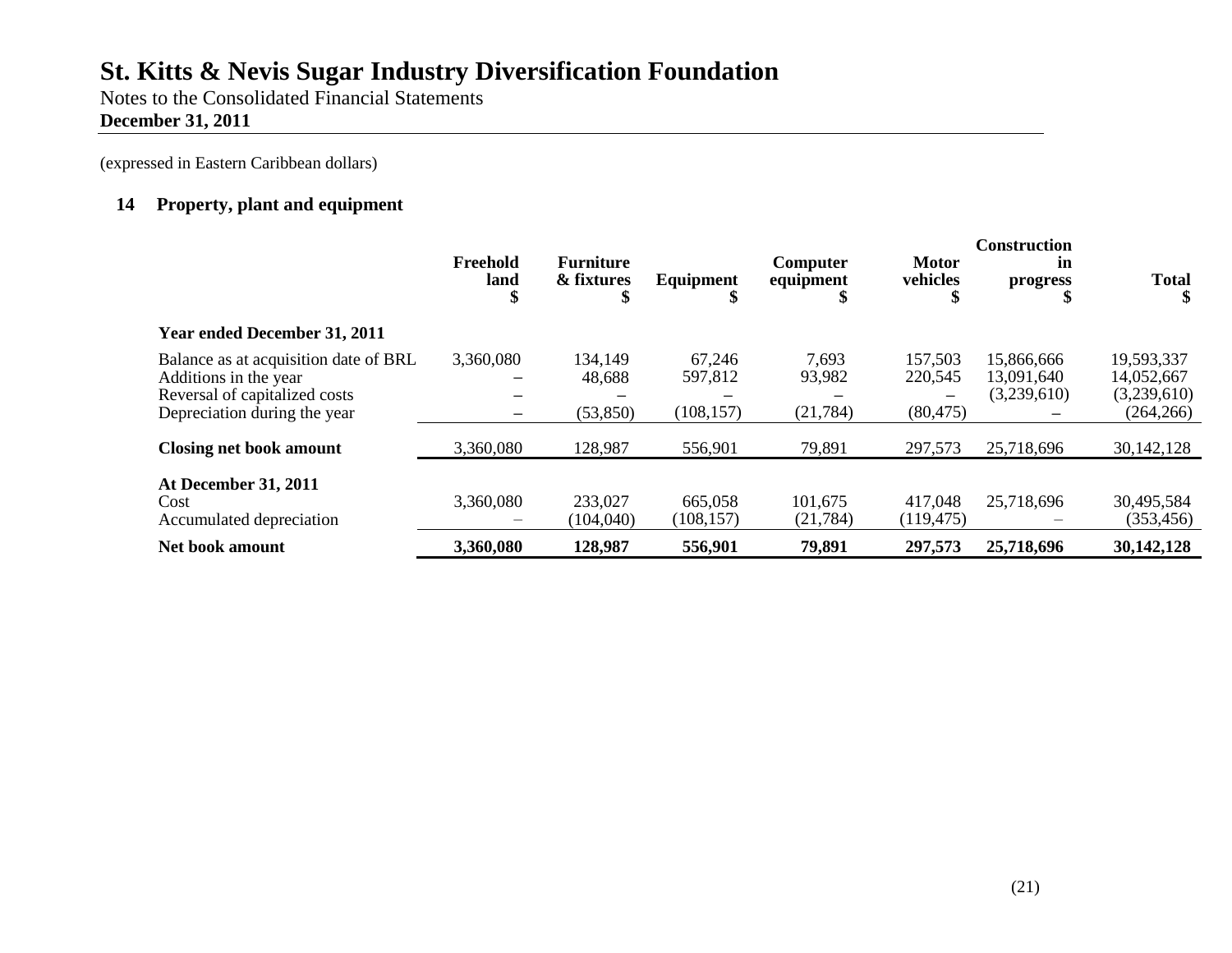Notes to the Consolidated Financial Statements **December 31, 2011**

(expressed in Eastern Caribbean dollars)

### **15 Accounts payable and accrued liabilities**

|                                                                                                                                                                                                                                                          | 2011<br>\$                                                                                                       | 2010<br>\$          |
|----------------------------------------------------------------------------------------------------------------------------------------------------------------------------------------------------------------------------------------------------------|------------------------------------------------------------------------------------------------------------------|---------------------|
| Marketing fees payable<br>Trade payables<br>Stamp duty payable<br>Lease payable<br><b>Accrued liabilities</b><br>Property tax and social security payable<br>Other payables<br>Guaranteed return option<br>Convertible fees payable<br>Professional fees | 5,072,822<br>3,559,966<br>2,612,974<br>919,294<br>681,585<br>426,088<br>403,069<br>385,063<br>335,300<br>191,400 | 2,419,380<br>80,000 |
|                                                                                                                                                                                                                                                          | 14,587,561                                                                                                       | 2,499,380           |

#### **16 Related party transactions**

Parties are considered related if one party has the ability to control the other party or exercise significant influence over the other party in making financial and operating decisions. Related parties can arise by way of common ownership, common directors and management. The outstanding balances of related party transactions are as follows:

|                                                   | Relationship | 2011<br>S | <b>2010</b> |
|---------------------------------------------------|--------------|-----------|-------------|
| Due to related party<br>Terra Forma International |              |           |             |
| Corp. (TFIC)                                      | Shareholder  | 4,536,809 |             |

Transactions with TFIC pertain to reimbursable expenses and cash advances provided to the Company to assist in working capital needs. The balances are unsecured, non-interest bearing and have no fixed terms of repayment.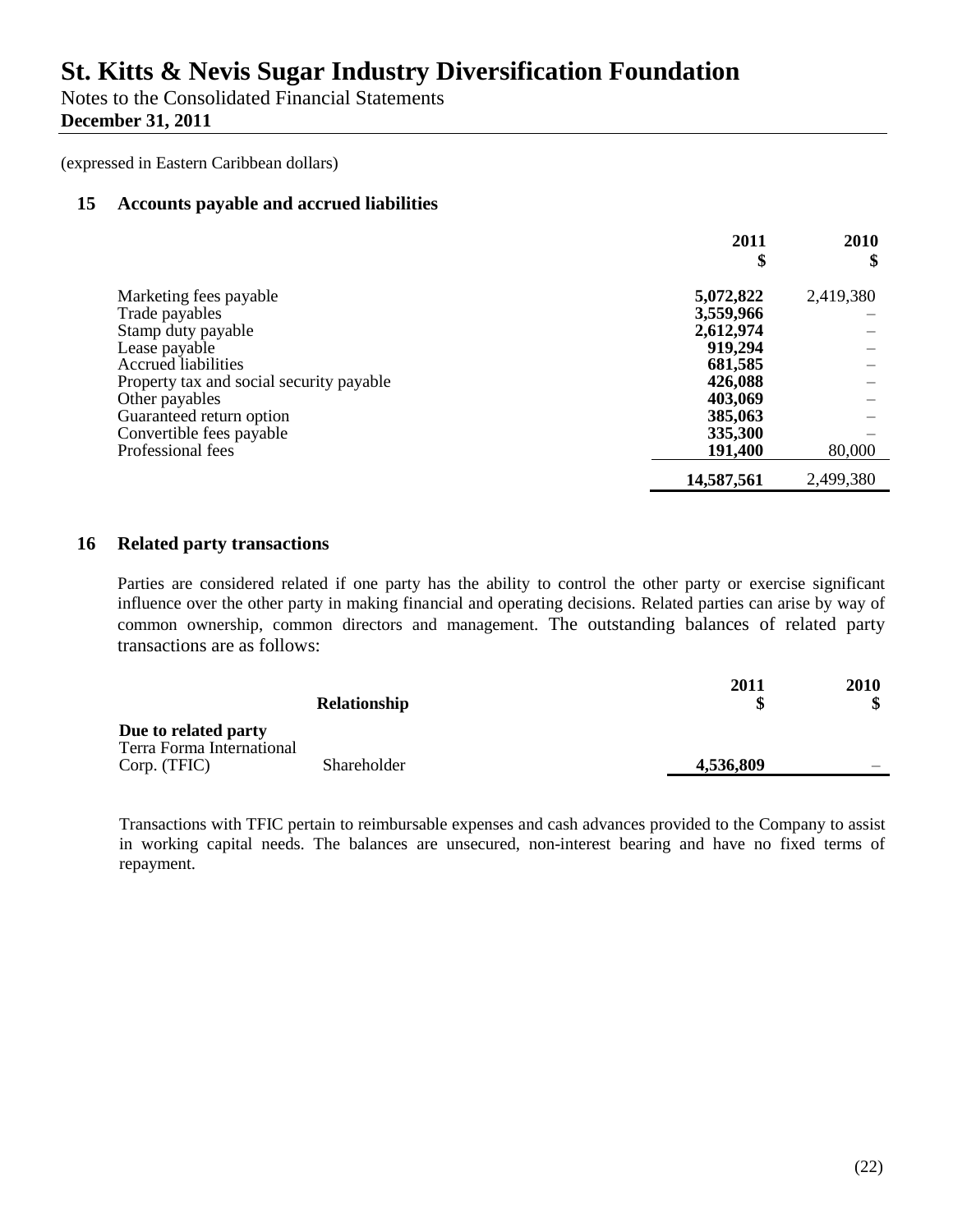Notes to the Consolidated Financial Statements **December 31, 2011**

(expressed in Eastern Caribbean dollars)

**17** 

**18 Loans payable**

### **16 Related party transactions** *…continued*

#### **Key management compensation**

During the year, salaries and related benefits of \$774,846 (2010: \$96,000) were paid and accrued to key members of management allocated as follows:

|                                | 2011<br>\$ | 2010<br>\$ |
|--------------------------------|------------|------------|
| Salaries and allowances        | 598,454    |            |
| Social security                | 38,892     |            |
| Board of Councillors' fees     | 96,000     | 96,000     |
| Board of Directors' fees       | 41,500     |            |
|                                | 774,846    | 96,000     |
| <b>Deferred revenue</b>        |            |            |
|                                |            |            |
|                                | 2011<br>\$ | 2010<br>\$ |
| Payment received in advance    | 12,555,670 |            |
| Reservation deposits           | 2,318,245  |            |
|                                | 14,873,915 |            |
|                                |            |            |
| Loans payable                  |            |            |
|                                | 2011       | 2010       |
|                                | \$         | \$         |
| Sedona Resorts Management Inc. | 1,321,726  |            |
| ECL Investments Ltd.           | 675,000    |            |
|                                | 1,996,726  |            |
| Interest payable               | 203,000    |            |
|                                | 2,199,726  |            |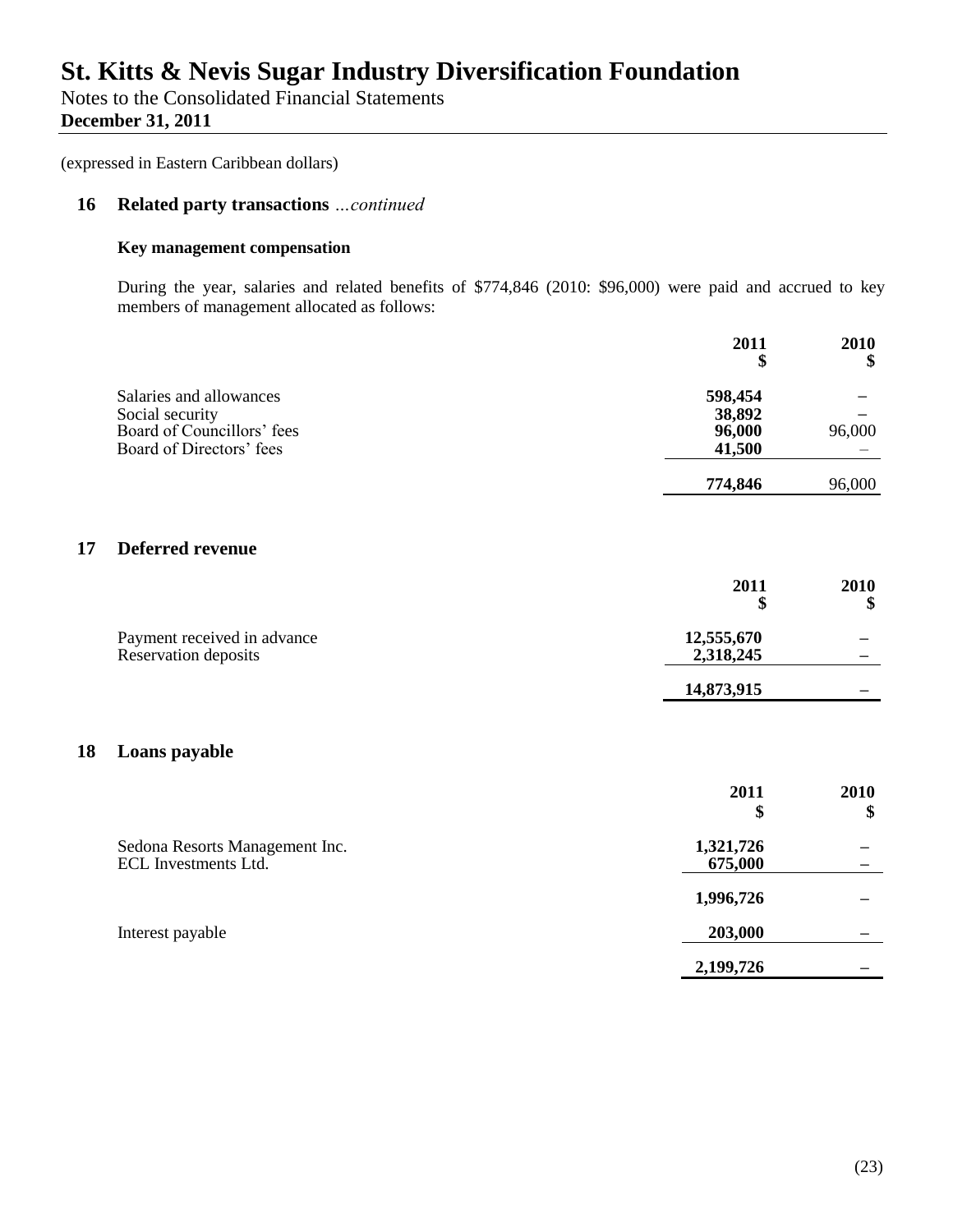Notes to the Consolidated Financial Statements **December 31, 2011**

(expressed in Eastern Caribbean dollars)

#### **18 Loans payable** *…continued*

#### **Sedona Resorts Management Inc.**

On December 24, 2010, the Company signed a promissory note to Sedona Resorts Management Inc., a real estate management company, in the amount of \$1,350,000 at an interest rate of 10% commencing on May 1, 2011. There are no fixed terms of repayment. As at December 31, 2010, the Company only used EC\$1,321,726 of the agreed loan amount.

#### **ECL Investments Ltd.**

On May 21, 2010, the Company obtained a loan of \$675,000 from ECL Investments Ltd., to finance the ongoing operations of the Company. The loan was secured by Terra Forma International Corp. The loan carries an interest rate based on the six - month US\$ Libor plus 600 basis points. The loan is to be repaid one year after the disbursement date.

#### **19 Other payables**

|                                | 2011<br>\$ | 2010<br>\$ |
|--------------------------------|------------|------------|
| Henley and Partners            | 537,640    |            |
| Able Engineering Limited       |            | 2,886,673  |
| Anselm La Touche Limited       |            | 945,168    |
| Dominion Capital Partners Inc. |            | 543,151    |
|                                | 537,640    | 4,374,992  |

#### **20 Interest income**

|                                     | 2011<br>\$           | <b>2010</b><br>\$  |
|-------------------------------------|----------------------|--------------------|
| Term deposits                       | 2,039,465            | 1,705,792          |
| Treasury bills<br>Loans             | 1,597,019<br>967,044 | 304,759            |
| <b>B</b> ond<br>Other bank deposits | 600,000<br>341,049   | 225,206<br>131,615 |
|                                     | 5,544,577            | 2,367,372          |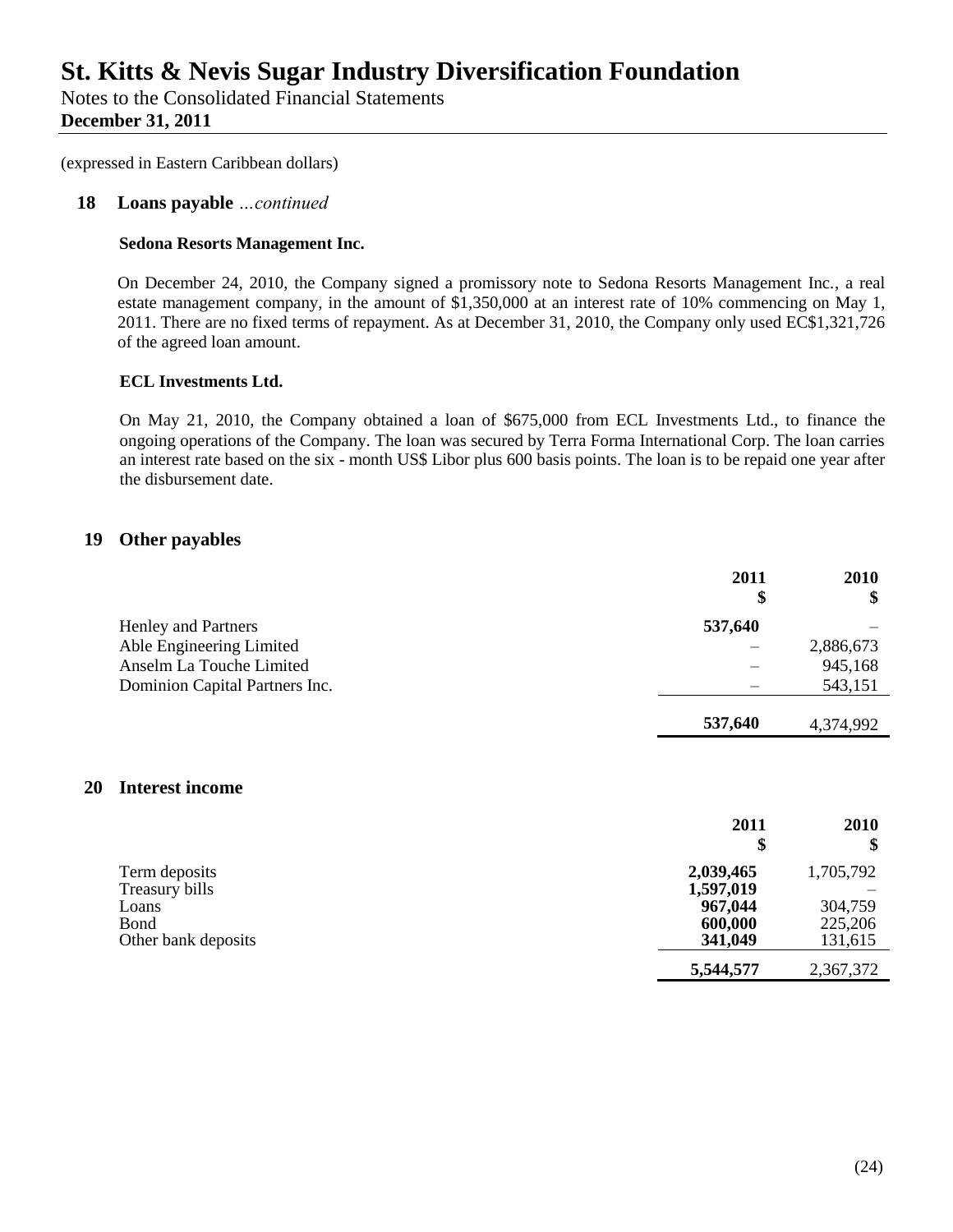Notes to the Consolidated Financial Statements **December 31, 2011**

# (expressed in Eastern Caribbean dollars)

### **21 Operating expenses**

|                                                                                                                                                                                                                                             | 2011<br>\$                                                                                    | 2010                                                              |
|---------------------------------------------------------------------------------------------------------------------------------------------------------------------------------------------------------------------------------------------|-----------------------------------------------------------------------------------------------|-------------------------------------------------------------------|
| Citizenship processing fees<br>Marketing fees<br>Budget support grant to the Government of St. Kitts and Nevis<br>Grant for purchase of generator<br>Grant for Frigate Bay electricity upgrade<br>Donations (note 22)<br>Due diligence fees | 59,449,543<br>19,462,568<br>14,000,000<br>11,645,282<br>10,768,148<br>10,012,575<br>7,889,737 | 40,632,144<br>12,419,484<br>18,017,506<br>14,992,623<br>5,686,497 |
|                                                                                                                                                                                                                                             | 133,227,853                                                                                   | 91,748,254                                                        |

### **22 Donations**

|                                                         | 2011       | 2010       |
|---------------------------------------------------------|------------|------------|
|                                                         | \$         | \$         |
| Saint Kitts Tourism Authority (SKTA)                    | 4,704,350  | 6,865,615  |
| Youth Empowerment Skills (YES) Training Program         | 1,738,704  | 4,000,000  |
| Agricultural Resource Management (ARM) Project          | 1,239,562  | 1,092,182  |
| Capisterre Farm Project                                 | 973,277    | 199,870    |
| Skills Training and Entrepreneurial Program (STEP)      | 828,527    |            |
| Agricultural Training for Employment Programme (ATEP)   | 300,511    | 1,526,844  |
| <b>Sports Tourism Project</b>                           | 127,644    | 110,658    |
| St. Christopher National Trust                          | 100,000    |            |
| Youth Empowerment Skill Entrepreneur Fund Grant (YESEF) |            | 1,000,000  |
| Ministry of International Trade - Shanghai Expo 2010    |            | 197,454    |
|                                                         | 10,012,575 | 14,992,623 |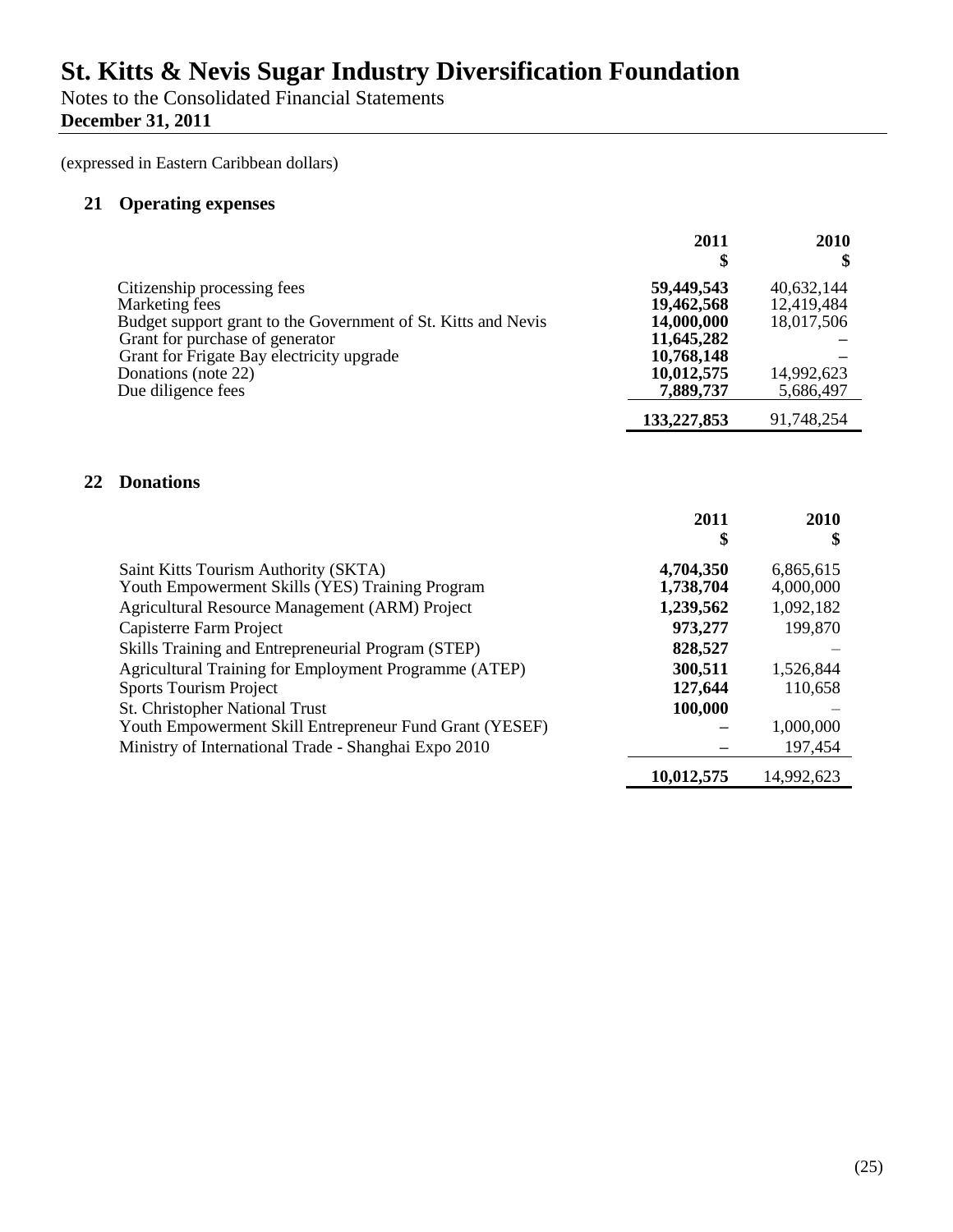Notes to the Consolidated Financial Statements **December 31, 2011**

(expressed in Eastern Caribbean dollars)

### **23 General and administrative expenses**

|                                | 2011<br>\$ | 2010    |
|--------------------------------|------------|---------|
| Payroll (note 25)              | 1,171,441  |         |
| Professional fees              | 729,048    | 85,373  |
| Guaranteed return option       | 452,682    |         |
| Rent and lease                 | 302,615    |         |
| Developer fee                  | 296,348    |         |
| Management fees                | 282,000    | 286,250 |
| Travel and accommodation       | 227,075    | 93,823  |
| Consulting fees                | 141,871    | 108,000 |
| <b>Escrow</b> fee              | 109,731    |         |
| Staff expense                  | 103,010    |         |
| Councillors' fees              | 96,000     | 96,000  |
| Office supplies and stationery | 86,110     |         |
| VAT expense                    | 66,549     |         |
| Repairs and maintenance        | 58,408     |         |
| Membership and subscription    | 46,691     |         |
| <b>Utilities</b>               | 46,370     |         |
| Property tax                   | 46,310     |         |
| Donations and sponsorship      | 45,168     |         |
| Board member fee and expenses  | 41,500     |         |
| Other expenses                 | 38,702     | 26,394  |
| <b>Bank</b> charges            | 30,259     | 1,715   |
| IT maintenance and support     | 26,043     |         |
| Insurance                      | 20,565     |         |
| <b>Custom</b> duties           | 14,155     |         |
| Meals and entertainment        | 7,869      |         |
| Recruitment expense            | 7,487      |         |
| Legal fees                     |            | 51,882  |
|                                | 4,494,007  | 749,437 |

### **24 Selling and marketing expenses**

|                          | 2011<br>\$        | 2010<br>\$                                           |
|--------------------------|-------------------|------------------------------------------------------|
| Advertising<br>Marketing | 358,928<br>25,416 | $\overline{\phantom{0}}$<br>$\overline{\phantom{0}}$ |
|                          | 384,344           |                                                      |